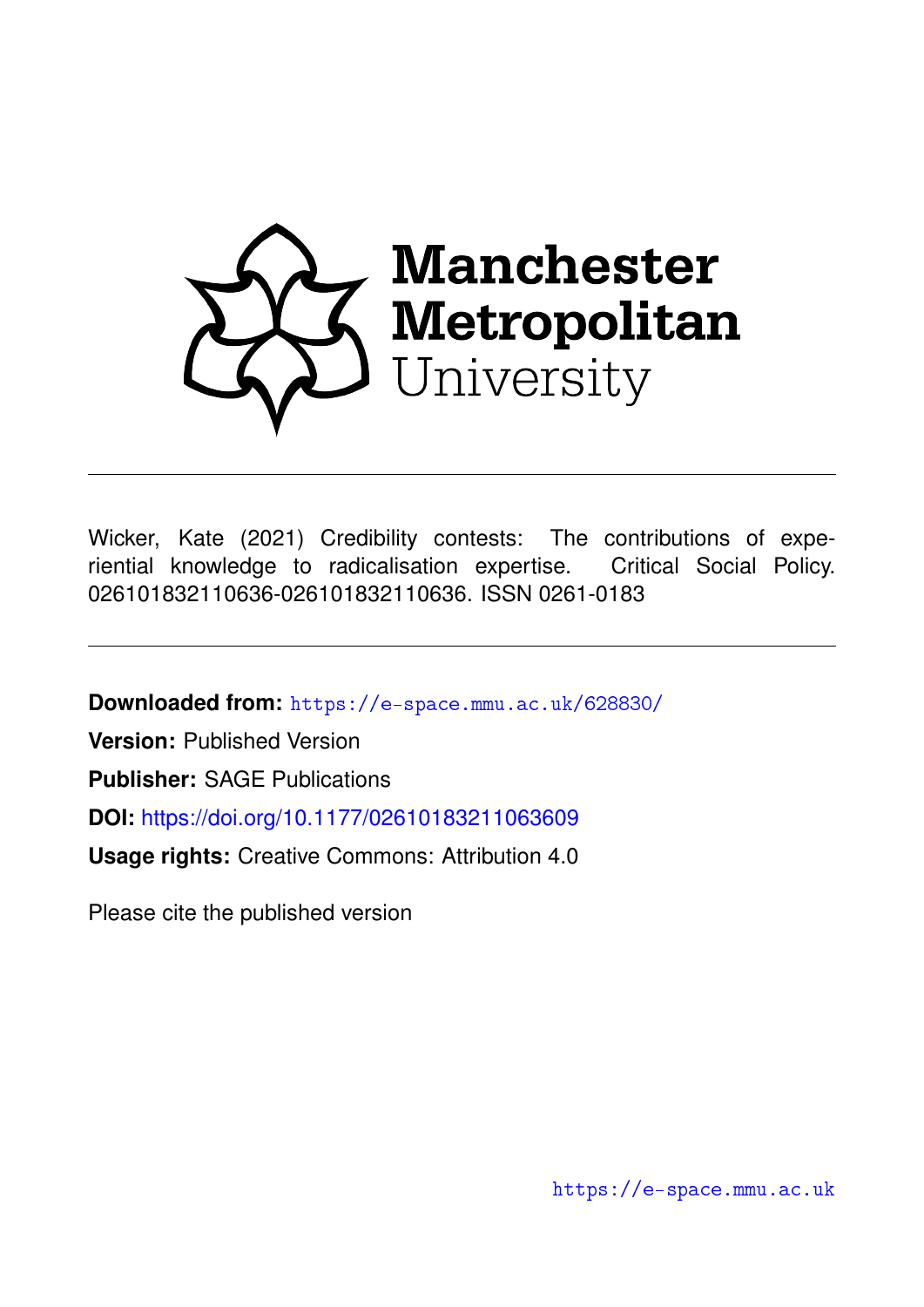

Original Research Article  $\overline{\phantom{a}}$  .  $\overline{\phantom{a}}$ 

# Credibility contests: The contributions of experiential knowledge to radicalisation expertise

### KATE WICKER

Education and Social Research Institute, Manchester Metropolitan University, Manchester, England

#### Abstract

Radicalisation has become a highly influential idea in British policy making. It underpins and justifies Prevent, a core part of the UK's counterterrorism strategy. Experts have theorised the radicalisation process, often beset by a weak evidence base and mired in fundamental contestation on definitions and explanatory factors. Experiential experts have been active contributors to these debates, presenting a challenge to the low-ranking role often given to experiential knowledge in evidence hierarchies and a contrast to policy areas in which it remains poorly valued. This paper draws on interviews with radicalisation experts to examine the dynamics of this pluralisation in practice. With a focus on credibility contests, it explains how experiential experts can claim authoritative knowledge and the challenges they face from those who prioritise theory-driven empirical data as the basis for contributions to knowledge. The paper draws out the implications for understandings of expertise of this newly conceptualised, evidence poor and highly applied topic area.

Corresponding author:





Kate Wicker, Education and Social Research Institute, Manchester Metropolitan University, Brooks Building, 53 Bonsall Street, Manchester, UK, M15 6GX. Email: [c.wicker@mmu.ac.uk](mailto:c.wicker@mmu.ac.uk)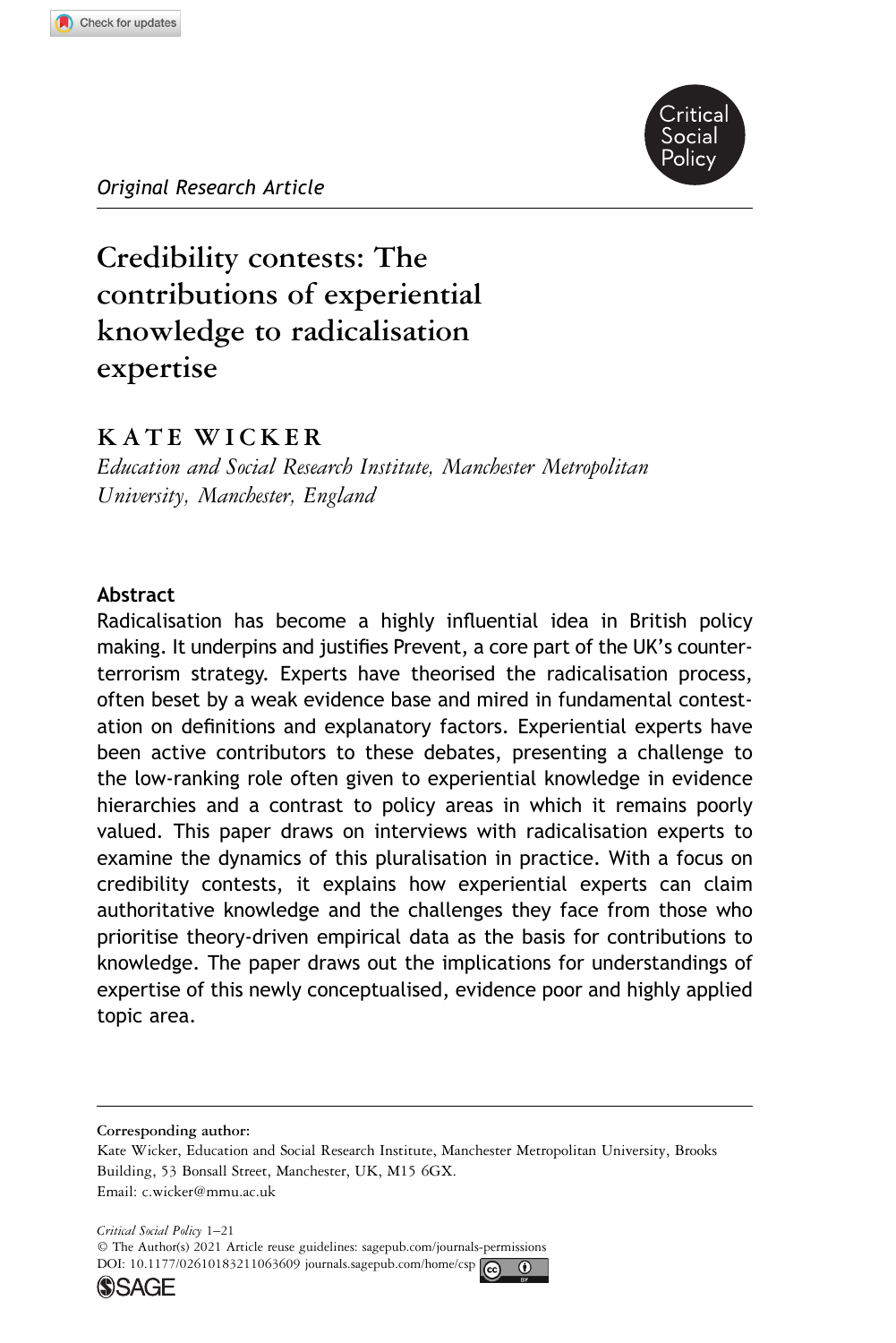#### Key words

Evidence, ex-extremists, experts by experience, counter-terrorism, extremism, Prevent

### Introduction

Prevent has been in place for nearly twenty years and remains a key pillar of the UK's counter-terrorism strategy (HM Government, 2018). It seeks to stop people 'from becoming terrorists or supporting terrorism' (HM Government, 2018, 31). More specifically, it aims to prevent 'radicalisation' by countering and reducing support for extremist ideologies and intervening with individuals who are 'vulnerable' to supporting or committing terrorist acts. In this sense, Prevent is a risk management strategy that seeks to anticipate and pre-empt danger, part of a wider precautionary turn in countering terrorism (Martin, 2014). The wide net cast by this early intervention approach, and its impacts on individuals and communities, have been the subject of extensive debate and heavy criticism particularly since the introduction of the Prevent Duty in 2015 and its responsibilisation of public services in counter-radicalisation practice (e.g. Heath-Kelly and Strausz, 2019; Sabir, 2017).

The focus here is on radicalisation, the theory on which this policy arc stands. The UK government's understanding of radicalisation has been set out in successive Prevent policy documents. Concomitant to this policy development has been the emergence of a radicalisation expert community that has been active in researching and theorising the idea. A key segment of the expert community is experiential experts. Practitioners, ex-extremists and community activists have been visible from the start of the Prevent agenda, prominent in policy debates and active contributors to the development of radicalisation theory. This is in contrast to some areas of UK social policy in which relevant knowledge from experts by experience, for example drug users (Monaghan et al., 2018) and benefit claimants (Patrick, 2020), remains undervalued. Even in areas of policy making that have more recently sought participation, challenges remain in practice to the acceptance of non-established forms of expertise and the meaningfulness of their inclusion has been questioned (e.g. Smith-Merry, 2020; Tisdall, 2017).

Building on the debates over terrorism and expertise that have taken place in this journal (e.g. Glasby and Beresford, 2006; Ragazzi, 2017), the paper considers conceptualisations of radicalisation expertise with a particular focus on the role of experiential knowledge. It examines how the credibility of experiential experts is demonstrated as well as how it is challenged. These challenges have precedence within terrorism studies; terrorism experts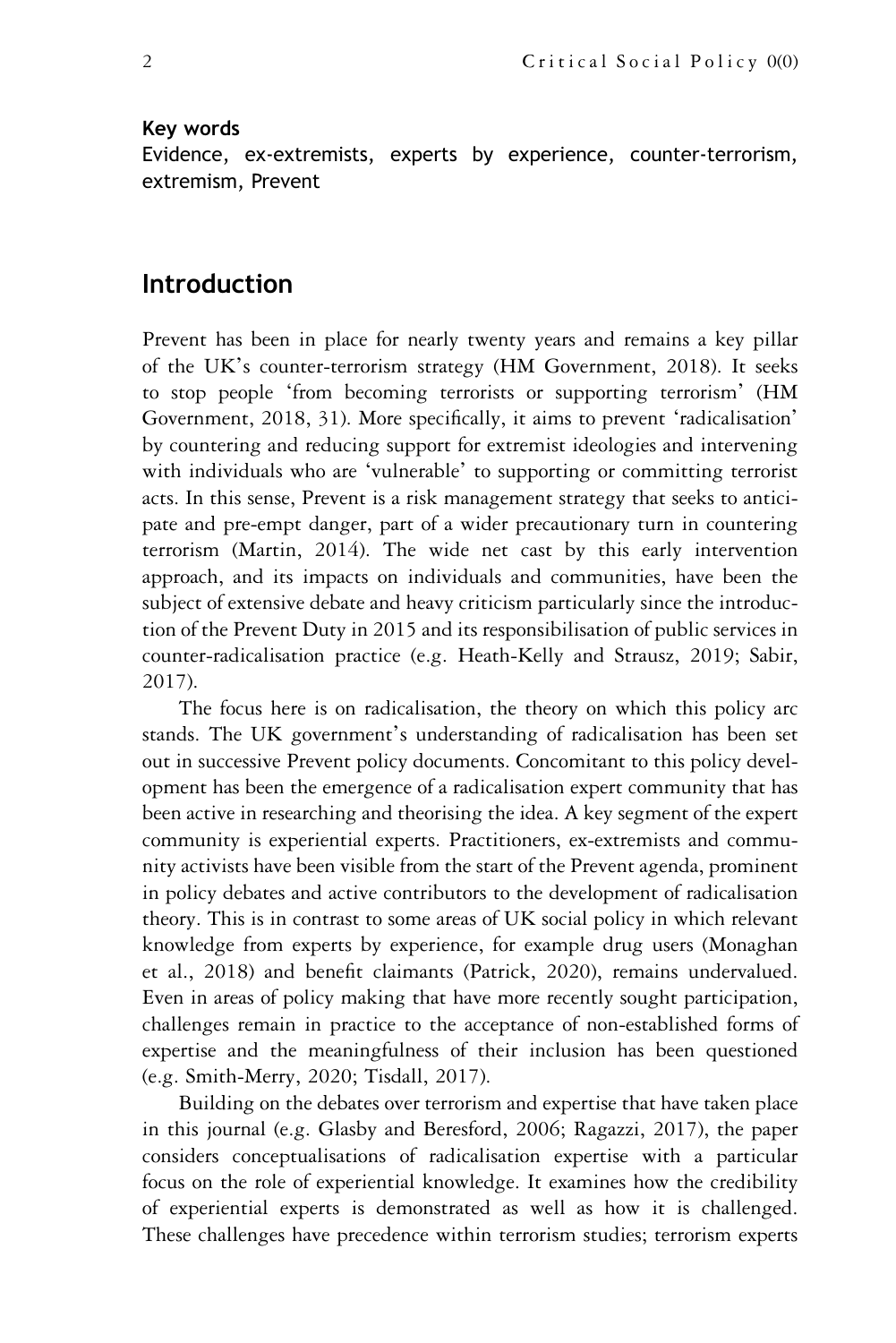have previously articulated concerns that unqualified or inexperienced individuals are able to claim seemingly authoritative insights on terrorism (e.g. Stampnitzky, 2011). Such debates raise questions about who is authorised to speak on radicalisation and the limitations on diversity in the expert community. A focus on contested expertise enables an analysis of how the boundaries of expertise are constructed on this topic to include or exclude different forms of knowledge.

The paper begins by providing background on evidence and expertise on radicalisation, as well the nature and role of experiential knowledge in conceptualisations of expertise. This is followed by an outline of the methods used in the research. Data is then presented on the ways by which the credibility of experiential experts is constructed and challenged on this topic.

# Knowledge on radicalisation and the boundaries of expertise

Knowledge on radicalisation is embedded in the wider history of terrorism studies. Stampnitzky (2013, 49–82) traces a shift since the 1970s from policy and expert narratives of insurgency that acknowledged the relational dynamics of conflict situations to those of terrorism that depoliticised acts of political violence, instead characterising them as irrational and immoral. Since the early 2000s, the causes of terrorism in turn have been understood in terms of radicalisation and the focus of expert theory, policy and practice in this area has largely been on individual risk indicators and pathways (Silva, 2018; Younis, 2021). Research has shown that media reportage on terrorism tends to reflect dominant perspectives (Miller and Mills, 2009; Silva, 2018, 45–6), which constrains expert narratives and the sources that are able to speak on the topic (Ahmad, 2020). More generally, terrorism research has tended to work largely within the interests of the policy community (Mills et al., 2020). The boundaries of debate as well as the worthiness of different types of knowledge are actively constrained by such features of this policy-led and politicised topic area.

Underpinning policy narratives on radicalisation however are continuing weaknesses in the evidence base. The issues detailed by terrorism studies scholars, including a lack of empirical evidence, theoretical development and workable policy and practice recommendations (e.g. Sageman, 2014) have also been identified in radicalisation research (e.g. Bouhana and Wikstrom, 2011, 13–14; Feddes and Gallucci, 2015). While empirical evidence has cumulated on particular factors, there is a remaining lack of evidence around causality (Gøtzsche-Astrup, 2018). The conclusion of a parliamentary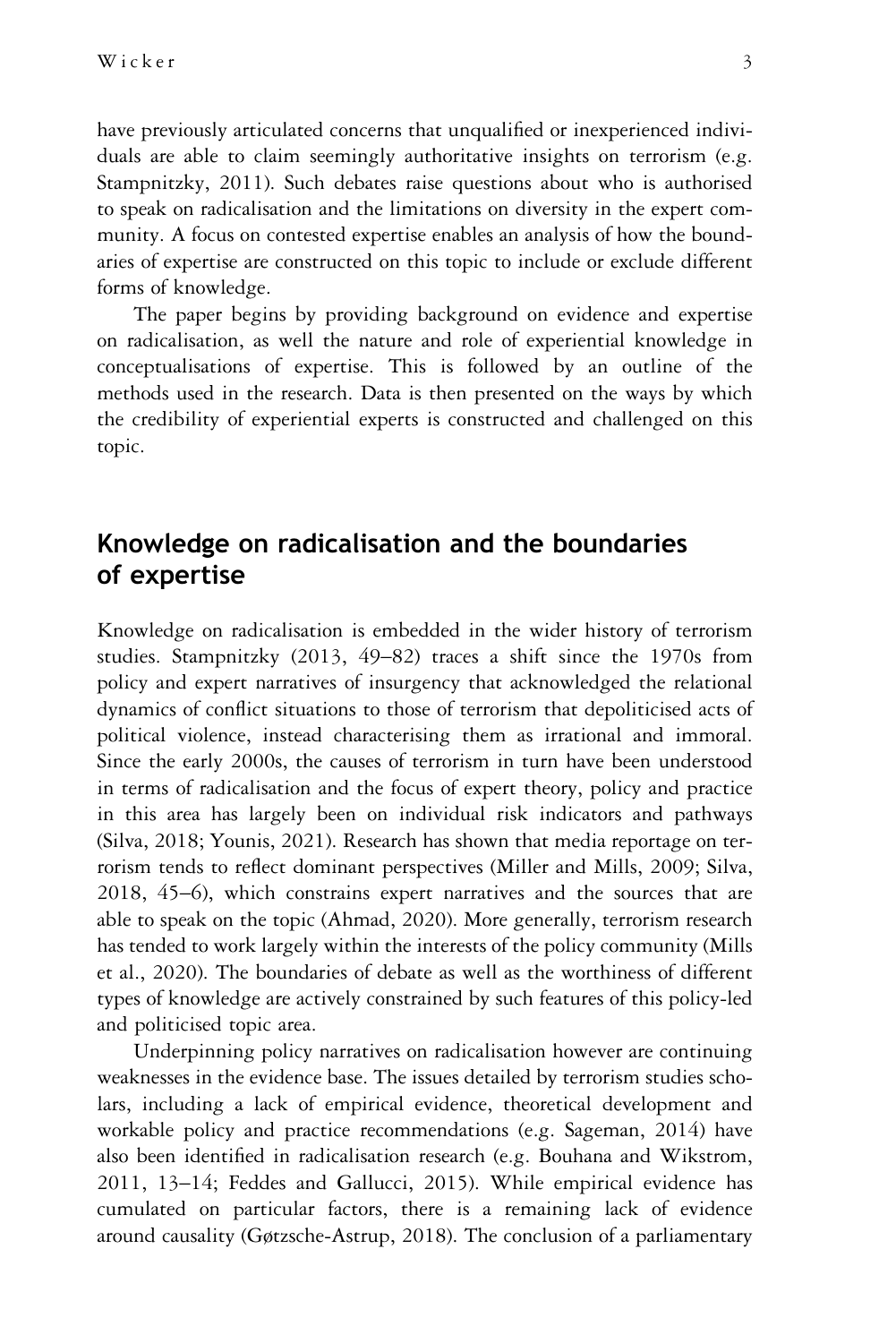inquiry into radicalisation published shortly after the release of the current Prevent strategy was bleak: 'The weakness of the evidence base came across strongly during our inquiry' (Home Affairs Committee, 2012, 10). A particular issue is the exclusion of data on or from those processed by state interventions (Qureshi, 2020), with access blocked to researchers from the early days of Prevent (e.g. King and Taylor, 2011, 615–8). Although a recent review of terrorism studies finds an increase in methodological diversity and the use of primary data, it shows no sign of a rise in the use of direct accounts from such voices (Schuurman, 2020). The limited evidence base of Prevent has been a central refrain of the research and policy community from the start and undermines its central concept of radicalisation. Despite this, the concept has reshaped dominant understandings of the causes of terrorism, with implications seen in Prevent's broad application of risk parameters and continually disproportionate direction towards Muslim communities (Pettinger, 2020). The reach and impact of the concept despite its difficult evidence base raises questions as to the basis on which radicalisation expertise is claimed, attributed and assessed.

This then is a topic area led by a dominant policy narrative that lacks a strong evidence base. While these conditions have shaped the inclusivity and terms of expert debate, there remains diversity among the actors that contribute to knowledge generation and public debate on radicalisation. Research on the topic is multidisciplinary, and think tanks and official agencies are active sites of knowledge production alongside academia (Neumann and Kleinmann, 2013, 369–70). Mythen et al. (2017) argue that Prevent's narrow conceptualisation of radicalisation fails to reflect the diverse and often diverging research-based accounts coming from the expert community. While dominant understandings of radicalisation focus on individual risk, there are calls for more attention to political and social context (e.g. Schmid, 2013, 2–5). There is no clearly agreed-upon definition of 'radicalisation' (Bailey and Edwards, 2017), and the literature suggests that it is a complex, multifactorial process with a range of potential explanatory factors (e.g. McGilloway et al., 2015). Prevent itself is characterised by distributed governance and negotiated practice, with a myriad of activities and actors involved (Home Office, 2011, 95–106), subject to contestation over policy theory in the policy process and interpreted and implemented differently across local areas (O'Toole et al., 2016). This means that as national strategy filters through implementation structures, the meaning of radicalisation and the assessment of its associated risks is constructed in practice (Pettinger, 2020). Although UK counter-radicalisation policy and the dominant narrative that it promotes are myopic in their focus on the individual and the ideological, the expert community has produced conceptually and theoretically plural accounts and a range of specialist knowledge underpins the topic area. The paper analyses the construction of hierarchies of knowledge in this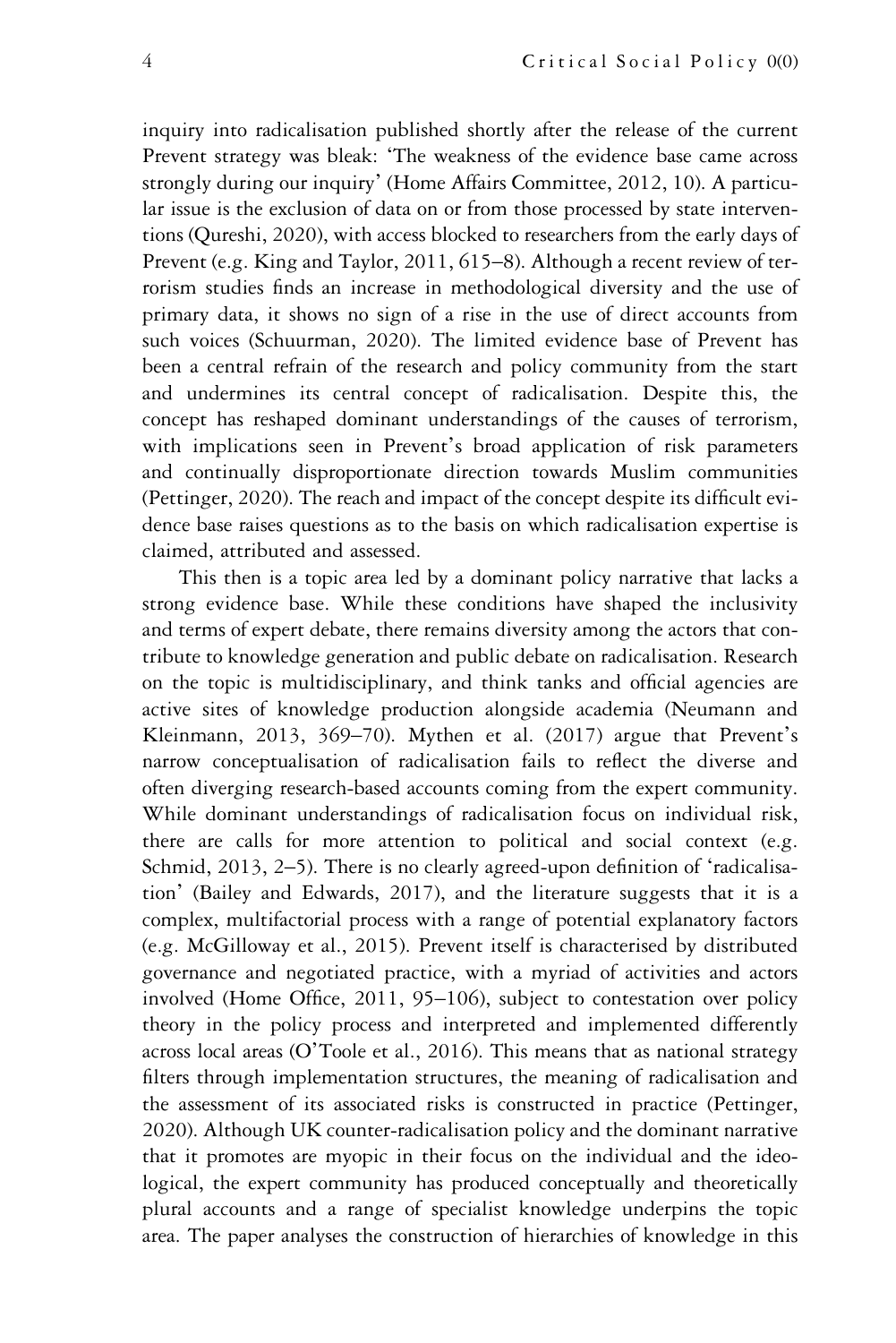context, discussing the nature and implications of this broad and diverse distribution of knowledge in terms of expertise on radicalisation.

Radicalisation expertise is set in a context of broader changes in conceptualisations of the nature of expertise. Nowotny (2003) talks of the 'pluralisation of expertise' as the rise of experience as a source of authoritative knowledge alongside scientific knowledge and credentialed experts. There are ongoing efforts to recognise and utilise the potential contributions of experiential expertise in research, policy and practice (e.g. Stewart et al., 2020), and research has demonstrated cases where expert credibility has been extended to a wide range of actors (e.g. Epstein, 1995). As originally conceptualised, experiential knowledge is 'truth learned from personal experience with a phenomenon' (Borkman, 1976, 446), becoming expertise when paired with an ability to use that knowledge to address a problem (Borkman, 1976, 447). The significance of these discussions is that those who are attributed expertise have the power to make authoritative statements on the social world: they have a recognised ability to conceptualise and explain a particular issue, as in Gieryn's (1999) idea of epistemic authority. Any attribution of expertise is of course subject to the competition inherent to expert status (Evans, 2015, 21–3). Gieryn (1999, 1) says that '"Credibility contests" are a chronic feature of the social scene: bearers of discrepant truths push their wares wrapped in assertions of objectivity, efficacy, precision, reliability, authenticity, predictability, sincerity, desirability, tradition'. The stakes are the believability of the knowledge claims and conceptual arguments that an expert is promoting, and the outcomes shape who can claim an authoritative voice on a topic.

Such contests are particularly apparent at the faultline between research and experience-based knowledge. Despite movements towards inclusive notions of expertise, the dominant discourse of evidence-based policy making remains focused on the primacy of knowledge from research and validity based on methodological rigour (Smith-Merry, 2020). In terrorism studies, Jackson (2012) conceptualised 'unknown knowns' as knowledge that is ignored or downplayed, and may include that which is judged to be inferior or 'unscientific' by other analysts. Some have argued for more understanding of how counterterrorism strategies are experienced by those processed by counterterrorist systems and by Muslim communities more broadly (Jarvis, 2019; Qureshi, 2020). A different perspective comes from a terrorism scholar who states that many of those claiming expertise on terrorism post-9/11 'are not truly scholars, are not versed in the scientific method, and often pursue a political agenda' (Sageman, 2014, 566). Such comments signal attempts to reify the boundaries of expertise on the topic, and these debates on voice and representation indicate that the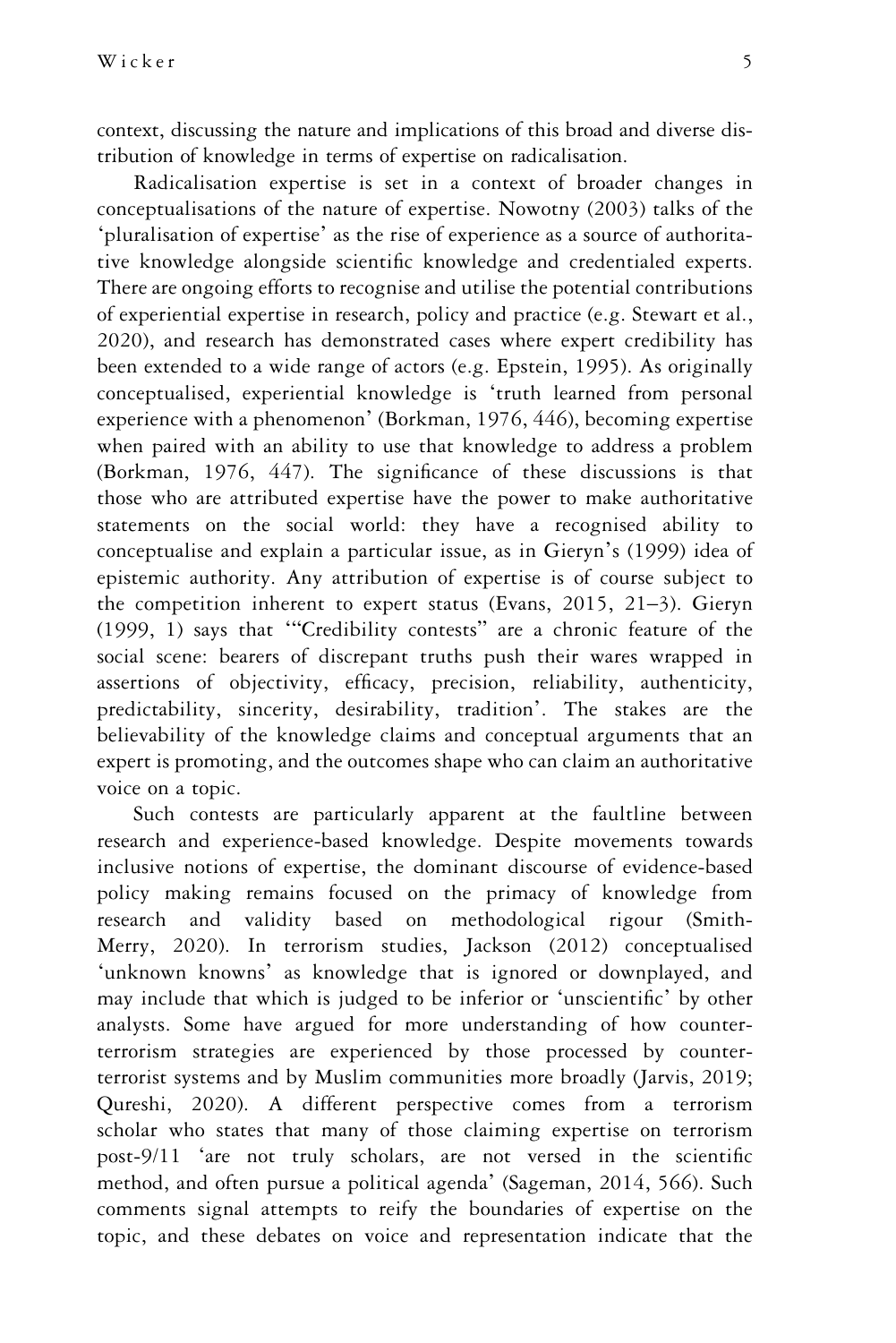political and competitive nature of expertise is brought to the fore in this topic area.

# Methodology

This paper draws on data from a pluralist analysis of radicalisation expertise that examined the diversity of the expert community's ideas, actors and knowledge types. From this pluralist framework came an inclusive conceptualisation of 'radicalisation expert' as those who claimed or were attributed expert knowledge, or whose research or experience was suggestive of a specialisation on the topic. The topic was defined as the nature and causes of radicalisation. This approach enabled a focus on where the boundaries of expertise are drawn by the wide set of actors who contribute to knowledge generation in practice. It complements other studies on core sets of terrorism researchers (e.g. Miller and Mills, 2009). The study focused on peer judgements, examining the competing claims to credible knowledge within the expert community.

The paper draws on data from interviews conducted with UK-based experts between October 2012 and October 2014. The research used techniques from the elite interviewing literature (Dexter, 2006; Wicker and Connelly, 2014). A semi-structured approach was taken, with the topic guide adapted as the research progressed and questioning responsive to interviewees' specialised knowledge. Thirty-two interviews were conducted, plus two pilot interviews. On the basis of a documentary analysis carried out as part of the wider project, a list of experts was created and purposively sampled. The sample included individuals with a range of substantive perspectives on radicalisation. It was comprised of fourteen academics, eleven think tank researchers, and seven working in policy, practice and communities. Many interviewees had diverse professional backgrounds across these sectors. Interviews were recorded, with transcription carried out by the author soon afterwards to enable ongoing reflection on the findings. Thematic accounts of initial interviews were produced to explore emergent themes and further refine interview schedules. Data was entered into NVivo and coded using both concepts from the research questions as well as ideas from the data itself (Mason, 1994, 91–95).

Ethical approval was gained from the University of Leeds. Privacy was a particular concern to interviewees, with eighteen requesting a copy of their transcript, four making revisions to their transcripts for the purposes of anonymisation or clarity of expression and thirteen requiring the approval of any quotations. Anonymity can be difficult with elite interviews (Walford, 1994, 89–90), with interviewees vulnerable as a result in terms of their relationships with colleagues (Blakeley, 2013, 165), and the risks of identification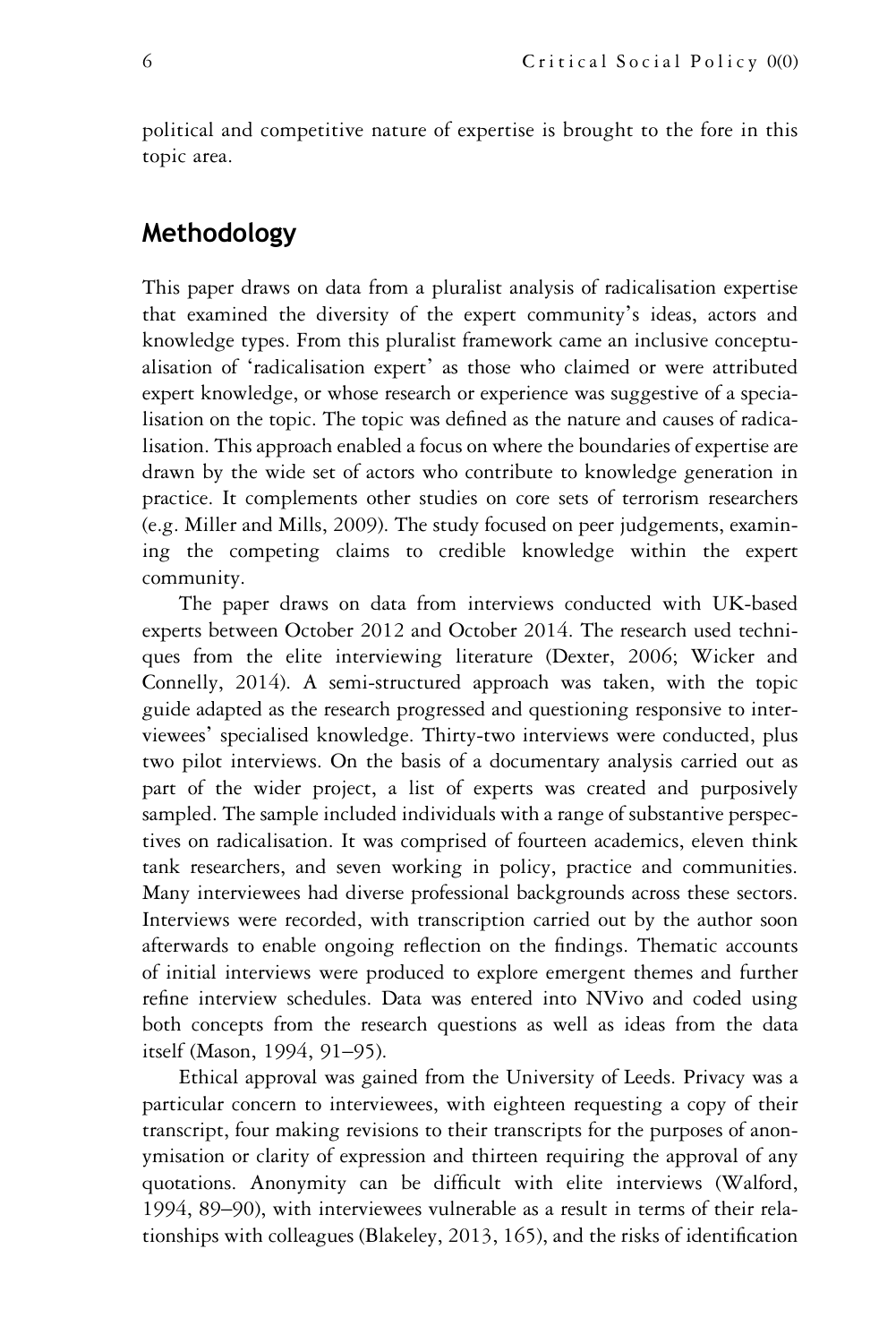seem to have been recognised by those involved given the high proportion of checks and amendments requested.

A limitation of the research is its focus on only three types of experiential knowledge. This was reflective of the voices that were most visible in both public debate on the issue and in interview data and can also be attributed to pragmatic issues around access. A limitation of the current analysis is the age of the data; with Prevent entering British policy in 2003, the paper discusses expertise during the strategy's first eleven years. The issues raised by the paper however have broader implications for understandings of knowledge on radicalisation as well as expertise more generally.

# Defences and denials of the role of experiential knowledge in radicalisation expertise

### The role of academic knowledge

Academia is a particularly active site of knowledge generation on radicalisation, with one review finding that 71% of publications were in academic journals (Neumann and Kleinmann, 2013, 369). Certified, credentialised knowledge is often seen more broadly as constitutive of expertise (Shanteau et al., 2002), and Jackson (2012, 18) writes that 'social scientific credentials' are one way by which terrorism experts are 'authorised' to speak. Peer reviewed publications, qualifications and position were seen as important by some interviewees as ways to judge the expertise of themselves and others. For example, one said:

I'm an academic and my expertise is measured by traditional metrics for academic expertise. It's actually very simple. I'm [a senior member of staff in] a centre that studies radicalisation, I direct research projects in that area, I've published about it myself, so whatever traditional academic metric you use I would probably be considered an expert in that field. (25)

Conversely, interviewees that had not formally studied radicalisation were more hesitant to call themselves experts; a distinction was drawn between having knowledge on the subject and having a qualification and therefore expertise. Such comments echo Collins and Evans (2007)'s typology of knowledge and their contention that there is a real divide between ordinary peoples' expertise and specialists' expertise.

In the main however, academic metrics held limited authority among interviewees. Many discussed the limitations of research-based knowledge on this topic, describing it as disconnected and abstract, and arguing that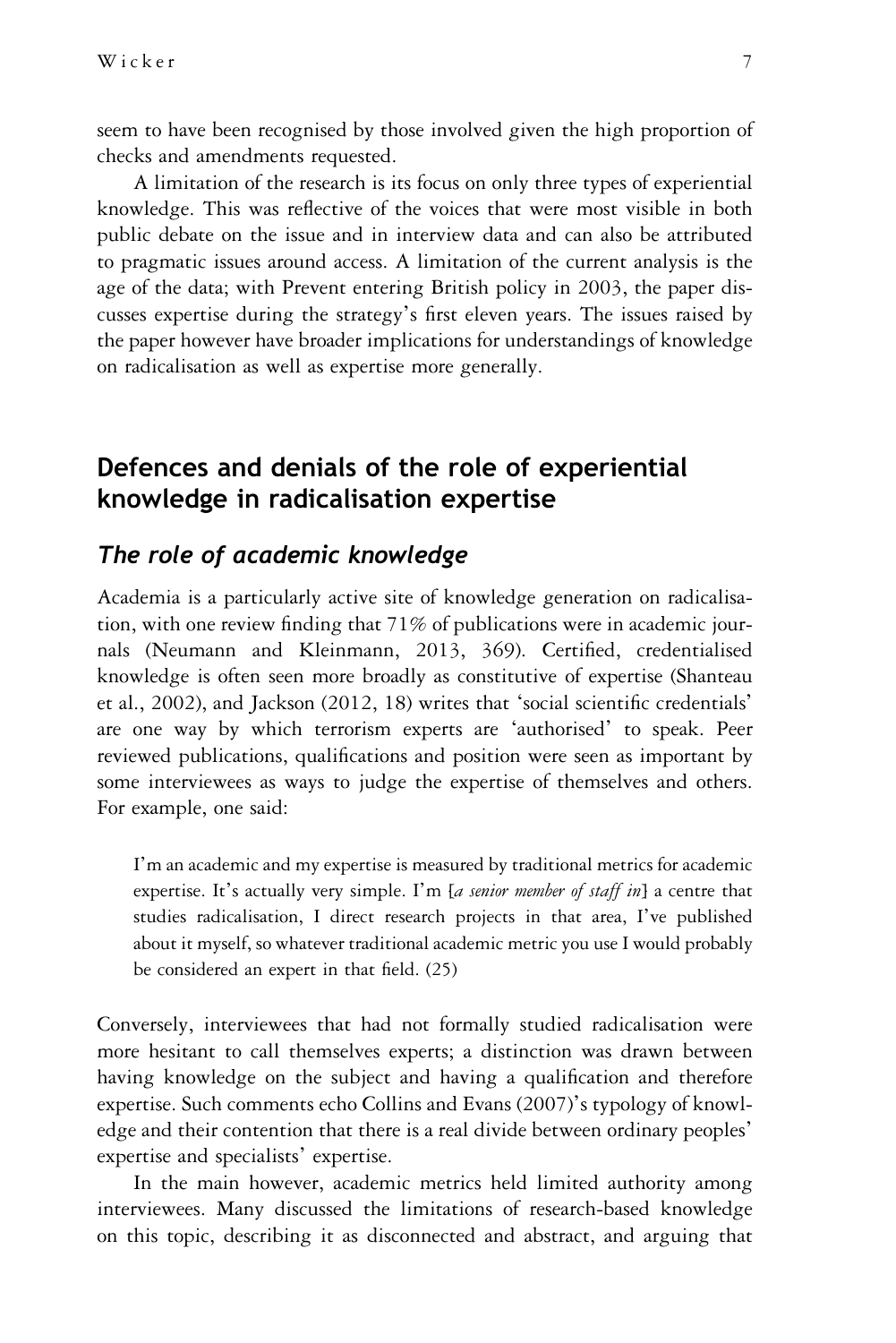the prioritisation of theory development had led to a lack of knowledge on the local dynamics of radicalisation. One researcher said:

Obviously if you're coming in as an academic, for example if your PhD was on the thoughts of Osama bin Laden for example, you may know in depth AQ [al-Qaeda] ideology, but you're not necessarily aware of how that plays out locally in a British Muslim community or in a context like [*English city*] specifically. And also maybe the wider repercussions of those sorts of ideas. (11)

This emphasis on the local manifestations of radicalisation theory chimes with criticisms of radicalisation research for focusing on individual level analysis to the detriment of context. For some interviewees, the emphasis on the local was informed by an understanding of the topic as complex and applied: generalised knowledge on specialised topics was likely only to address an aspect of the issue, and unlikely to speak effectively to the practicalities of particular situations. Building a theoretical understanding of radicalisation discorded with responding to it as a practical problem; for those that prioritised the latter, academic knowledge had limited relevance and instead expertise was more credible if it was grounded in specific contexts. These comments came particularly from those engaged in research that was more closely connected to policy, practice and communities. They suggest a curtailing of the authority of academic knowledge within a context of a diverse expert community with significant non-academic audiences.

### The credibility of experiential experts

In this context, experiential knowledge, including that from counterradicalisation practitioners, ex-extremists, and communities, has gained visibility. The 2011 House of Commons inquiry highlighted the potential of practitioner knowledge to contribute to radicalisation theory, particularly given the lack of 'objective data' available (Home Affairs Committee, 2012, 12), and both Home Affairs Committee inquiries on radicalisation have called witnesses from organisations engaged in practical counter-radicalisation work (Home Affairs Committee, 2012; Home Affairs Committee, 2016). There have also been a small number of vocal ex-extremists, with the Quilliam Foundation the clearest example, who use their personal experiences to offer generalised ideas about the nature of radicalisation. Hazel Blears, speaking as an opposition MP in a 2011 debate held shortly before the publication of the latest Prevent strategy, said that Quilliam 'have been enormously powerful and valuable in working out strategies to counter extremism' (Hansard, 2011: Column 10WH). The third group is community experts; at the time of the study, these were individuals from Muslim communities that were the main focus of counter-radicalisation work. An example of lay knowledge (Wynne,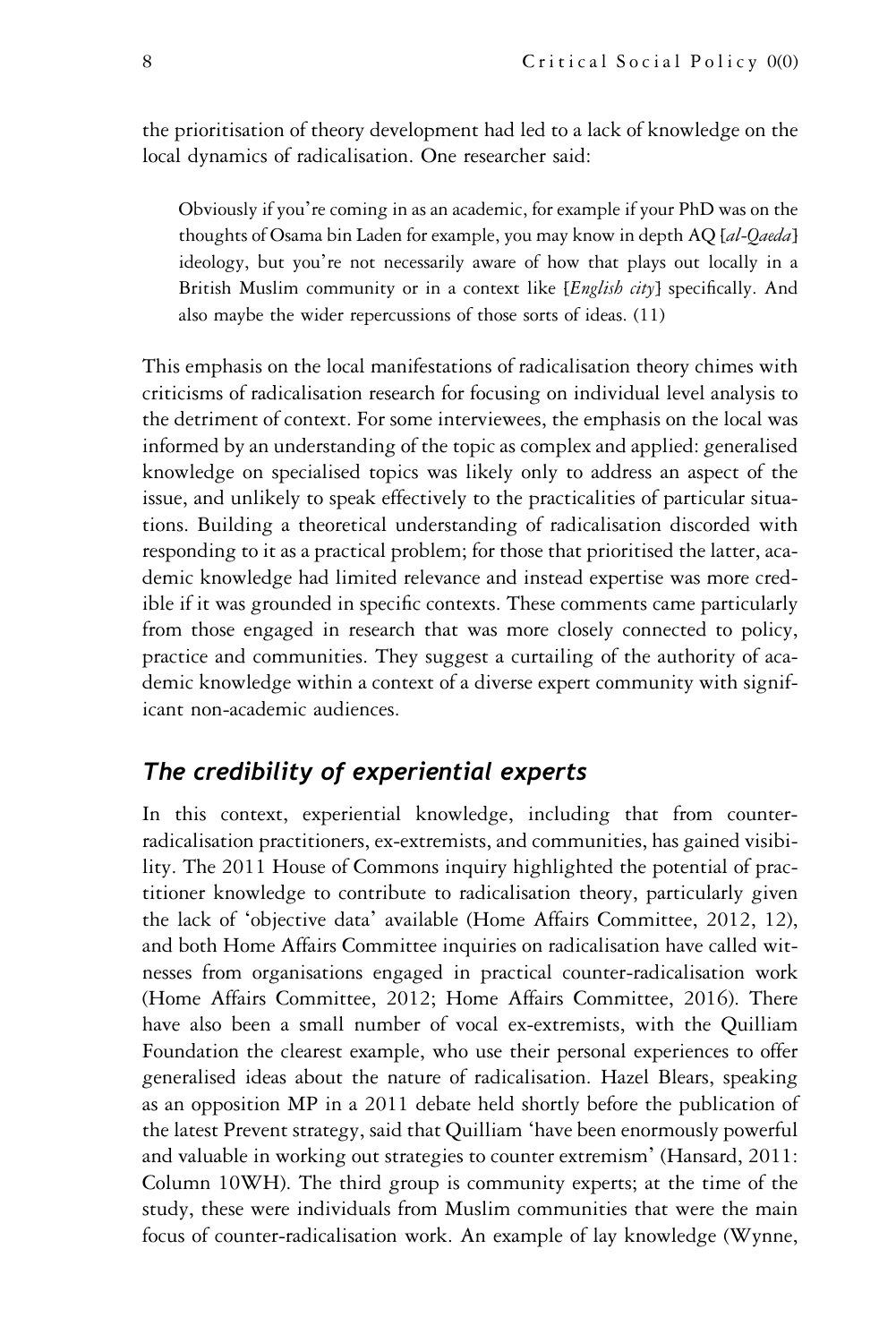1996), this includes those who enter policy, practice and public debate through community activism. Such experts have been present in policy debates from the early days of Prevent, through for example the 2005 'Preventing Extremism Together' working groups (Home Office, 2005). These initiatives and comments give some validation to experiential expertise on radicalisation and all three types have been visible forms of expertise in public debates on the issue.

The credibility of experiential experts on this topic has multiple bases. Interviewees talked about practitioners' 'direct and personal experiences' (33) of radicalisation. Such comments spoke to the subjective nature of practitioners' knowledge, recently shown to be central to how Prevent assesses and responds to risk (Pettinger, 2020). The expertise of those who work on programmes like Channel, Prevent's risk management process, was noted because they are 'really really in constant contact with the really top end, cutting edge bit of radicalisation' (16). The credibility of these practitioners' expertise lay then in their observation of and interaction with particular cases of radicalisation, or knowledge of the dynamics of specific locations, based on privileged access to rare and covert activity over time. Given the gaps in primary data on this topic, practitioners' ability to gain such access is a source of credibility. Practitioners' knowledge was often described in terms of key policy issues, for example how ideologies spread and the role of 'ideologues'. Interviewees contrasted this detailed, proximal and applied knowledge with distal academic knowledge, here giving the example of the Strategy to Reach, Educate and Empower Teenagers violence prevention programme:

So for example you might have a local organisation like STREET that works in Brixton and nearby areas, where people know people who are being radicalised and they've been subject to those experiences themselves in the past and have resisted those influences. They would have a very specific in-depth awareness of the tactics and the procedures used by radicalisers that, you could not really buy that expertise from an academic that'd studied AQ or jihadist movements in the UK. (11)

In such comments, practitioners' knowledge on radicalisation is valued for its understanding of the practical, local dynamics of radicalisation, and on this basis they are seen as able to contribute authoritative statements on the nature of radicalisation.

Ex-extremists' knowledge on the other hand was described as first-hand, and its credibility lies particularly in its uniqueness. A think tank researcher talked about the expertise of 'those people who have been through the process themselves and come out the other end' because 'they are some of the few people who actually have access to this thing we're studying in the first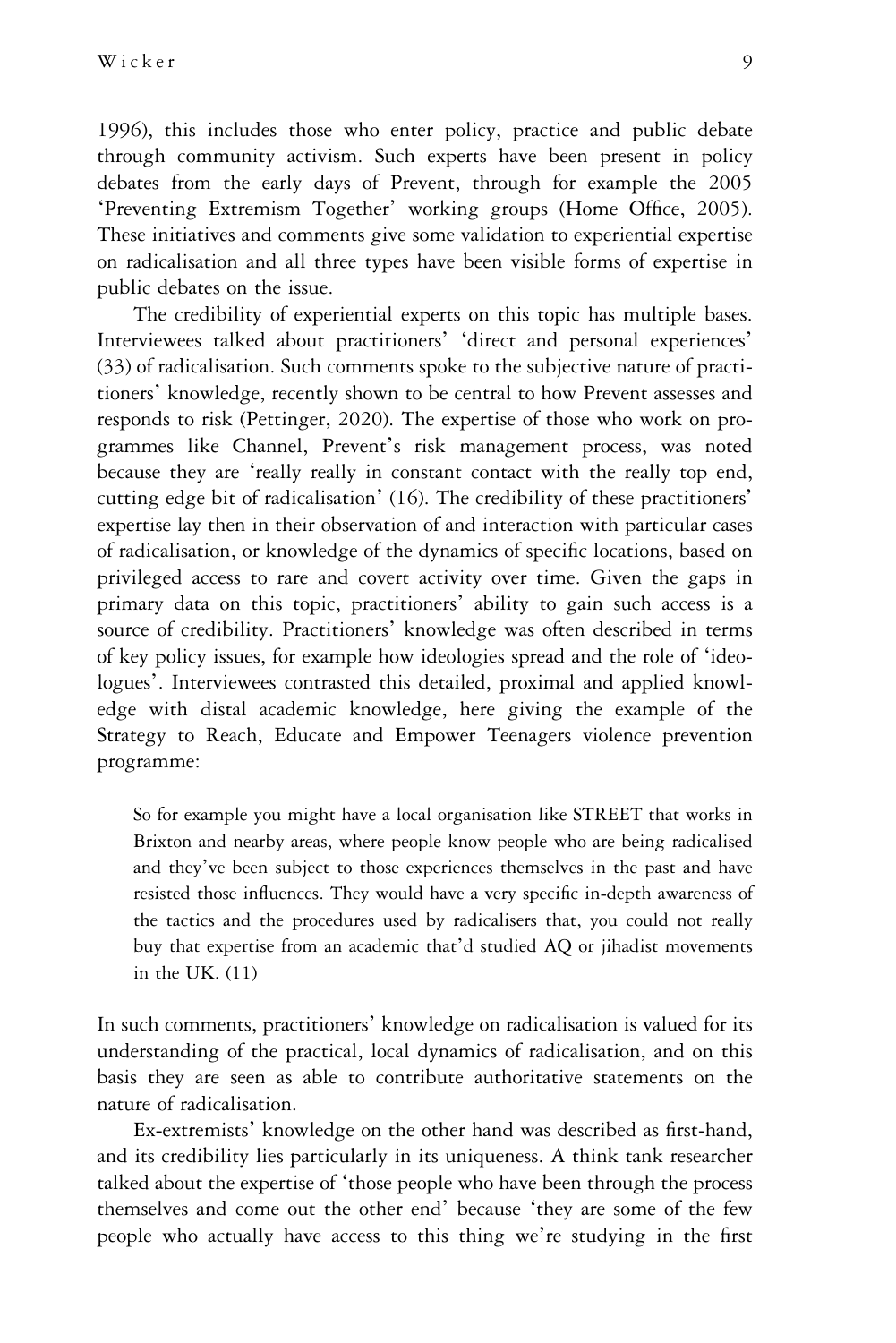place' (20). A researcher and former counter-terrorism practitioner discussed the basis of ex-extremists' expertise through comparison to academics':

they can give insights that as an academic working in university-shire, you won't speak enough Arabic, you won't have enough hours in the day to go out and talk to all the people that they can talk to, with the backgrounds that they can talk to. You won't be able to understand the context of the theological debates that go on online for example in extremist forums, you won't even be able to get access to them. (9)

Language skills and cultural knowledge are key credibility factors here and ex-extremists are seen to have a rare ability to shed light on a relatively inaccessible topic. Given the dominant interpretation of radicalisation as an individual process, the idea that ex-extremists are able to use their personal experience to report directly on it is particularly persuasive and underlines the role of experiential expertise in theorising radicalisation.

The 'insight' provided by ex-extremists is similar to understandings of community experts' credibility. Interviewees described expertise from communities as religious and cultural knowledge or a detailed understanding of contemporary dynamics within particular communities; a former government advisor on Prevent said that one source of radicalisation expertise is 'experts in the community who know what the discourses are in the community and are able to say actually this discourse does impact quite heavily on radicalisation but that doesn't' (18). This expertise is based on long-term interaction with a community and its politics, often working against extremism, as well as, often, a shared personal identity. One interviewee for example identified the value of their contribution to radicalisation debates on the basis of 'academic research and also, and more importantly, a long community activism and engagement and understanding some of the critical political dynamics' (10). Credibility is drawn from a closeness to the communities in question; it comes from living and working in particular contexts and the resultant knowledge is described as rich, detailed and contextual. There are similarities here with other research in which community members have claimed a knowledge grounded in lived experience and characterised by an authenticity lacking in research-based knowledge (Thompson et al., 2012, 607–9). The authority of community knowledge on radicalisation was also supported by its policy relevance; it was knowledge of 'particular political or religious or other dynamics that are pertinent to this particular area at this moment in time' (10). For example, a Prevent officer in a local authority said that community expertise was 'not necessarily expertise in theory or concepts but expertise in the sense of 'why's this guy gone to Syria' (30). Similar to knowledge from practitioners and ex-extremists, community expertise was seen as essential to an understanding of contemporary radicalisation, and was distinguished from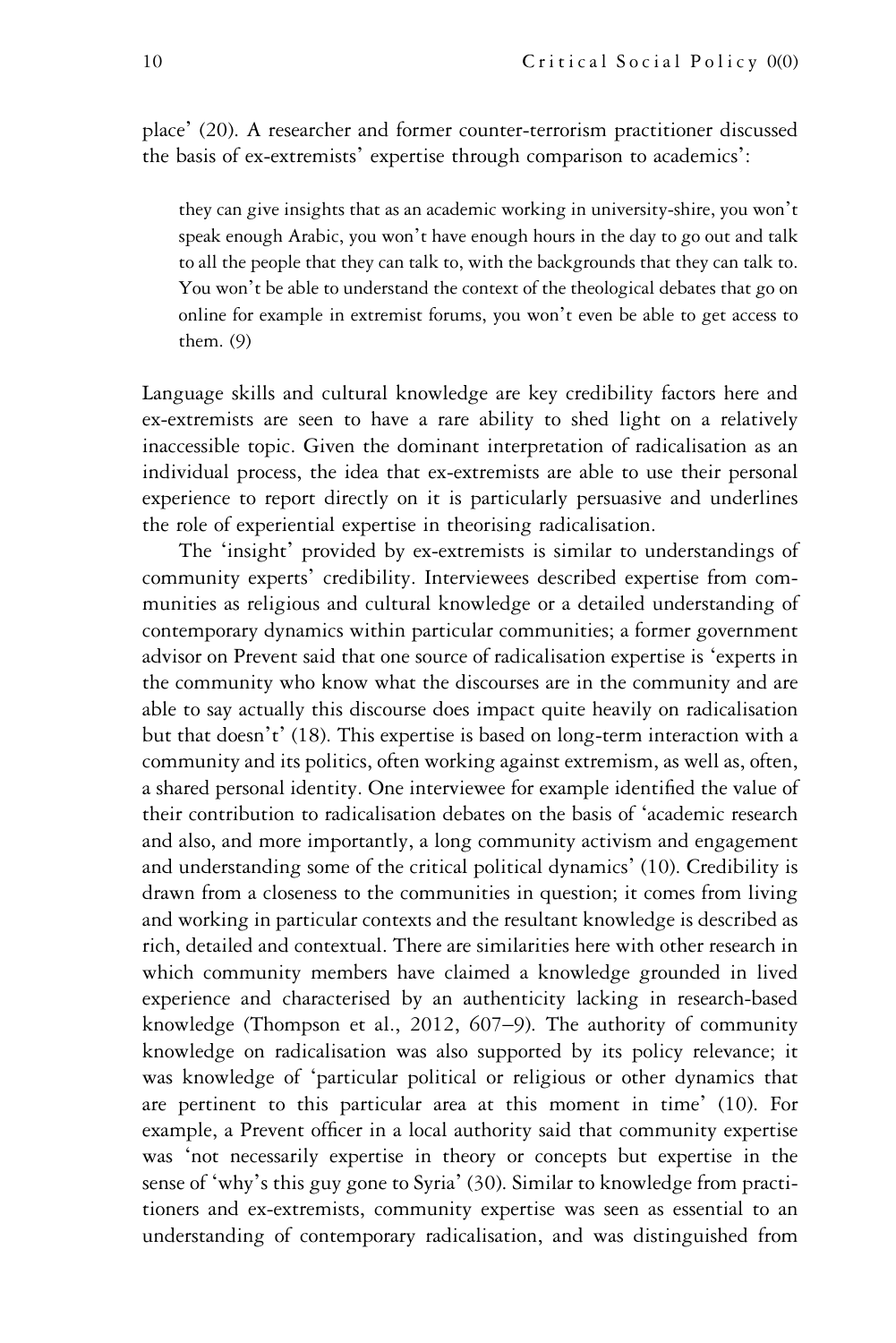abstract, theoretical knowledge given its nature as embedded in specific contexts.

Overall then, experiential expertise is prominent in the policy and public debate on radicalisation and many in the expert community trust in its relevance and authority. Experiential experts can claim an ability to provide insights where research data is lacking, and a proximity to the policy problem in contrast to detached and generalizable knowledge. Credibility based on a close interaction with processes of radicalisation results in knowledge that supports the current policy focus on individual solutions. These characteristics echo understandings of experiential expertise that emphasise its pragmatic nature, prioritising problem solving over the accumulation of knowledge (Borkman, 1976, 449). While evidence hierarchies privilege big, scientific data (Smith-Merry, 2020), the distinctive character of radicalisation expertise is indicated by a strong theme of qualitative analysis and professional opinion. The valuing of experiential expertise for its closely detailed, specialised and rare knowledge points to the nature of radicalisation as topic area where a diversity of expertise exists.

# The contested role of experiential knowledge in radicalisation expertise

It was clear from interviews however that those within the expert community challenge the credibility of all three types of experiential claim to expertise in multiple ways. The first challenge relates to the relevance of the knowledge offered. Some interviewees questioned the levels of specialist knowledge among counter-radicalisation practitioners, and highlighted the difficulty of verification because of limited research access. A think tank researcher for example was asked whether Prevent practitioners' direct work on counterradicalisation interventions would result in expert knowledge and responded that, 'A lot of them don't do any of that, a lot of them are sitting around not doing that at all, filling in fundraising forms for trying to get money in to do projects' (16). Such comments pointed to the variable levels of expertise of even specialised practitioners and the importance of the type of experience upon which experiential expertise is claimed. Similarly, some interviewees were sceptical about the extent to which ex-extremists' knowledge was based on involvement in violence. An academic said:

What struck me, obviously this is not to be generalised to all of them because I've only talked in-depth to one of them, is that this guy was never radicalised. This isn't what I call radicalisation, this is maybe teenage rebellion. Their claim to expertise, I wasn't impressed. (32)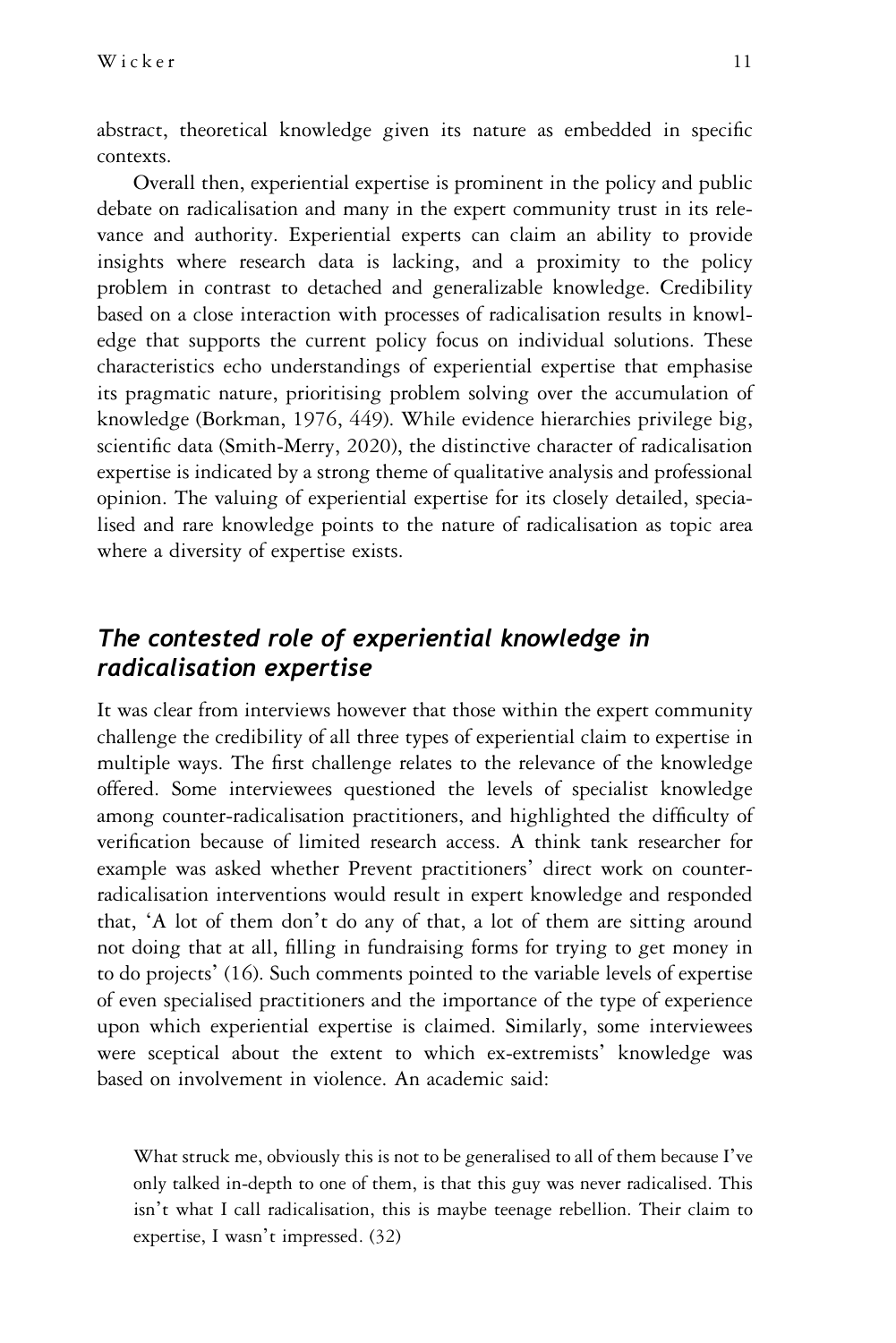Here, non-criminal extremism is seen as almost irrelevant to radicalisation, a view that was widely held amongst interviewees. Although it is not surprising that the relevance of an individual's knowledge shapes their acceptance in an expert community, it appears here as a particularly powerful way by which the radicalisation expertise of practitioners and ex-extremists can be questioned.

Similar arguments were used to challenge the relevance of community experts' knowledge. An activist and researcher said that:

My own personal experiences of most Muslim community actors who were consulted with by Government did not have the time or resources or even the skills to actually do a thorough study of those people who might be deemed as radical. They might have engaged them in order to marginalise them in their own community institutions, but that wasn't the same thing as understanding the issues. (10)

Here, relevant practical experience does not necessarily amount to expertise, and in particular is not equitable with research-based expert knowledge. Similarly, a former senior civil servant said that Muslim advisors 'did not live up to expectations on radicalisation […] because I think it's broadly true that most Muslims don't know anything more about radicalisation and terrorism than do most other people' (29). Comments like this drew a line not only between 'most Muslims' and experts, but also between individuals who were recognised as experts in Muslim faith or communities, and experts on the specific topic of radicalisation. An ability to comment on relevant community dynamics and potential policy impacts was distinguished from an ability to contribute explanatory knowledge as a radicalisation expert.

The credibility of community experts' knowledge was also questioned through allusion to the idea of an 'Islamic experts industry'. The term denotes community groups maintained by government funding and thoroughly in line with Prevent's underlying ideology but without specialist knowledge or valid claims to representation, with echoes of the UK government's tendency to engage mainly with 'moderate' Muslims post-9/11 (e.g. Spalek and Imtoul, 2007). In terms of expertise, interviewees' comments focused on the space that Prevent funding created for claims of essential knowledge. A particularly clear exposition came from a think tank researcher:

Okay, the weird, what happened with Prevent, and this is all relevant, is that inevitably the Government puts up a load of money and then a load of credible experts come charging forwards saying 'yeah I'm an expert on this subject, I'm from the Muslim community, I'm a former nationalist skinhead', whatever, and it's like a money grab. And you've seen all these little experts pop up all over the place. (16)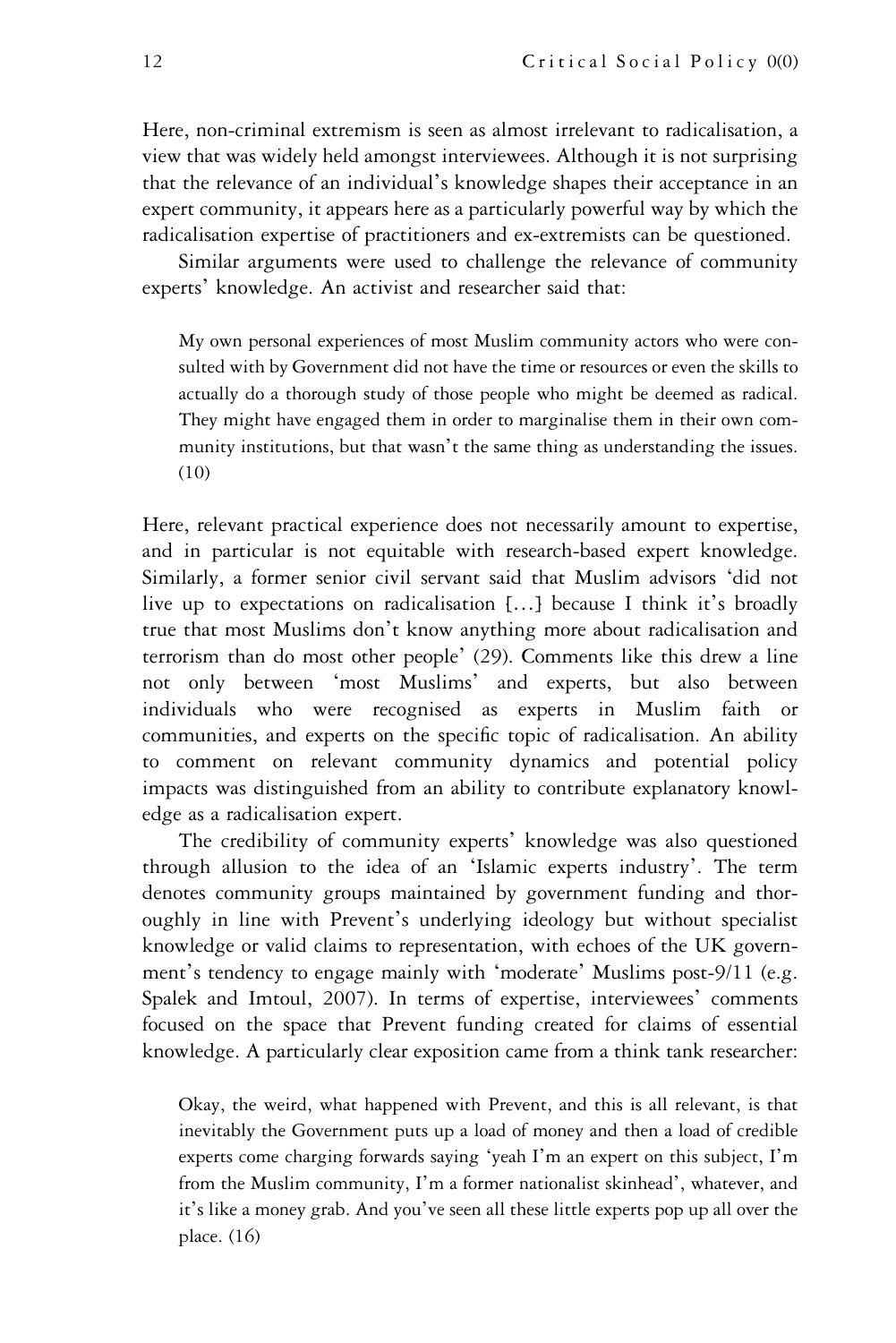This describes a clear boundary around the expert community that excludes such self-identifying experts with limited relevant experience. Such comments also introduce the notion of bias, a powerful attack on credibility given the controversial nature of this policy area. This reflects a broader tendency in interviews to criticise other experts, both academic and experiential, for a lack of rigour due to ideological bias. Overall, the idea of an 'industry' points to self-serving experts and the role of politics, networks and funding in defining community expertise in policy processes. Thus, while policy relevance shapes the community expertise that is legitimated in policy processes, its ability to support attributions of expertise within the expert community is more convoluted.

Interviewees also used notions of analytical quality to question the credibility of experiential experts. Comments differentiated practitioners' experience from expertise on the basis of analytical frameworks; although practitioners may have made empirical observations, their convictions and the overriding practical imperative to their work limited the quality of knowledge generated. For example, one academic said:

I think that practitioners can do it. […] The job of the scholar however is to go beyond that and to look at something in a much more systematic way. It's not the job of the youth worker to understand everything there is to know about radicalisation. They will understand a good deal about it because they're working with young people, young people talk to them and so on and they will form views about it, but they don't necessarily have the whole picture. (26)

Interviewees used the idea of scholarly analysis in such ways to indicate a boundary between expert knowledge and practitioner knowledge. The reference to not having 'the whole picture' also relates to a notion of particularity that was used to question the credibility of ex-extremists' expertise:

So we've got for example Against Violent Extremism, as a group, that brings together people who have had particular experiences in particular groups. And obviously they have real expertise within their particular group and at that particular moment in time. I think it's quite important that we focus on the timebound nature and the location-bound nature of a lot of that expertise. I think where a lot of the dangers come is when a particular set of experiences then become generalised, theorised into something which can be applied across wider periods of time and across wider geographical spaces and socio-cultural spaces. (28)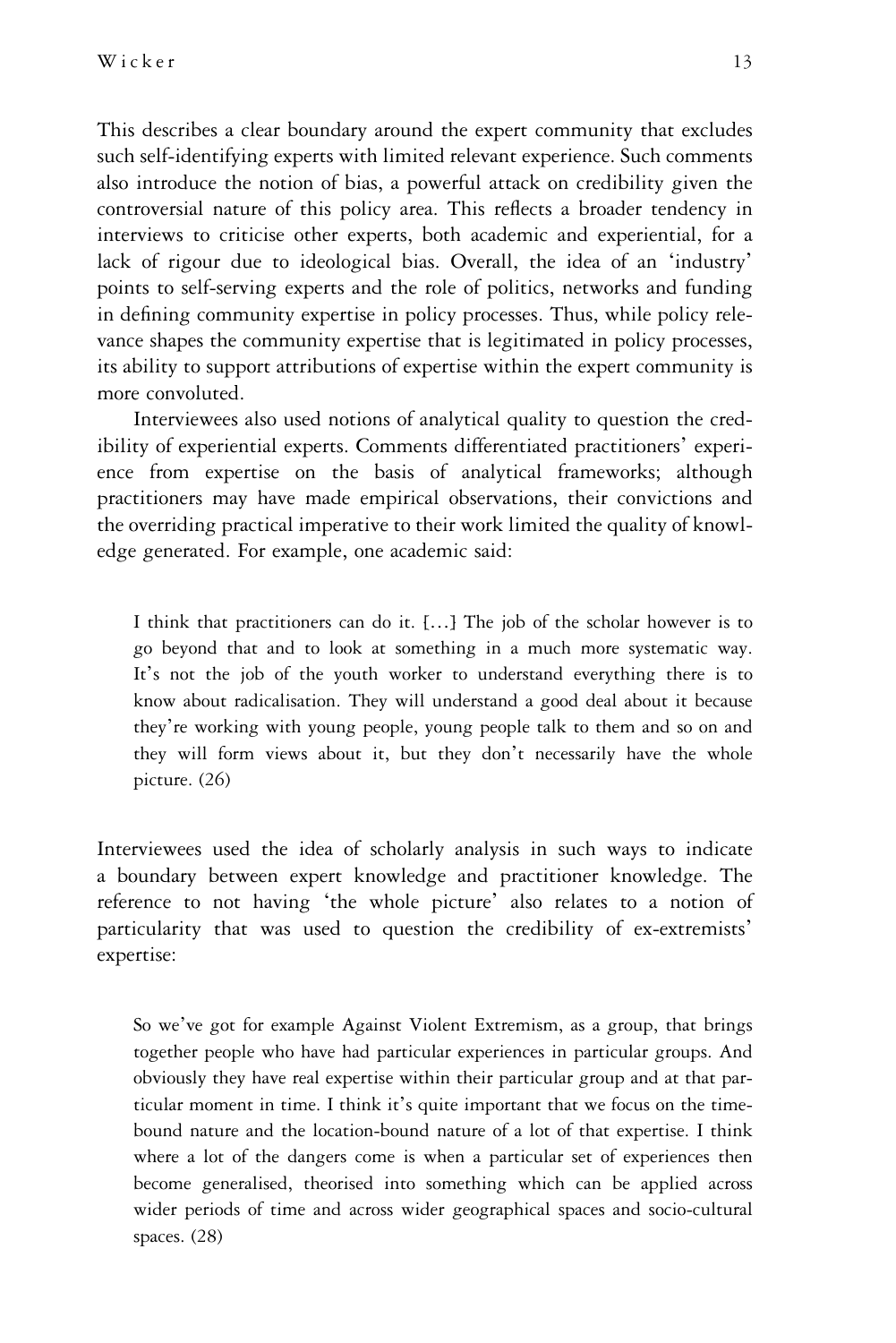Referring to a network of 'individuals who have dealt first-hand with extremism' (Institute for Strategic Dialogue, n.d.), this academic is applying limitations to the ability of specific individual experiences to be generalised into theories of radicalisation and used to claim expertise. Drawing attention to the partial nature of individual accounts is a strong critique given the majority understanding of radicalisation as a differentiated, complex process. In this sense, some individual accounts were able to contribute to an understanding of radicalisation and others to provide illustrative accounts of existing knowledge, but both could generally be differentiated from the original and explanatory insights constitutive of radicalisation expertise. The subjective nature of experiential accounts was also used to question expert credibility: interviewees differentiated the emotionally vested accounts of ex-extremists, which were seen to give a particular perspective of the issue based on ex-membership of a group, from the carefully analysed research data of experts. In this sense, while the subjective nature of experiential expertise lends credibility through its deep, specific and pragmatic knowledge, it is contested by those who value abstraction, and referring to objective knowledge is a powerful way of differentiating expertise from the controversial debate on this topic. Thus while the relevant and specialist knowledge of many experiential experts was recognised within the expert community, these facets of analytical quality were used to disqualify it from constituting radicalisation expertise.

Overall then, the credibility of experiential experts was contested along two main lines. First, their knowledge could be constructed as fundamentally limited, as marginally relevant to the key issue of violence, or as contextual but not specialised enough to be constitutive of radicalisation expertise. Second, the quality of experiential experts' contributions was limited through their nature as anecdotal, specific and subjective. Many such comments construct expertise as scholarly and research-based and thus exclude personal or professional experience. Given that academic research is itself criticised for not being grounded in local knowledge and practical realities, this indicates the flexible nature of radicalisation expertise. It suggests that being regarded as a 'radicalisation expert' is not necessary to make authoritative contributions to public debate, but that instead demonstrating expertise on a related topic is sufficient. This finding can also be linked to the varying ways by which different audiences make credibility judgements (Shapin, 1995, 268–271), particularly pertinent given the different domains within which radicalisation is analysed. Limited as the terms of discussion may be, the state as well as academia contribute to terrorism studies (Stampnitzky, 2011, 7), and the media facilitate extensive public discussion of radicalisation. This not only supports a diverse expert community but has also fostered extensive contestation and complex notions of credible expertise. Overall, the characterisation of the topic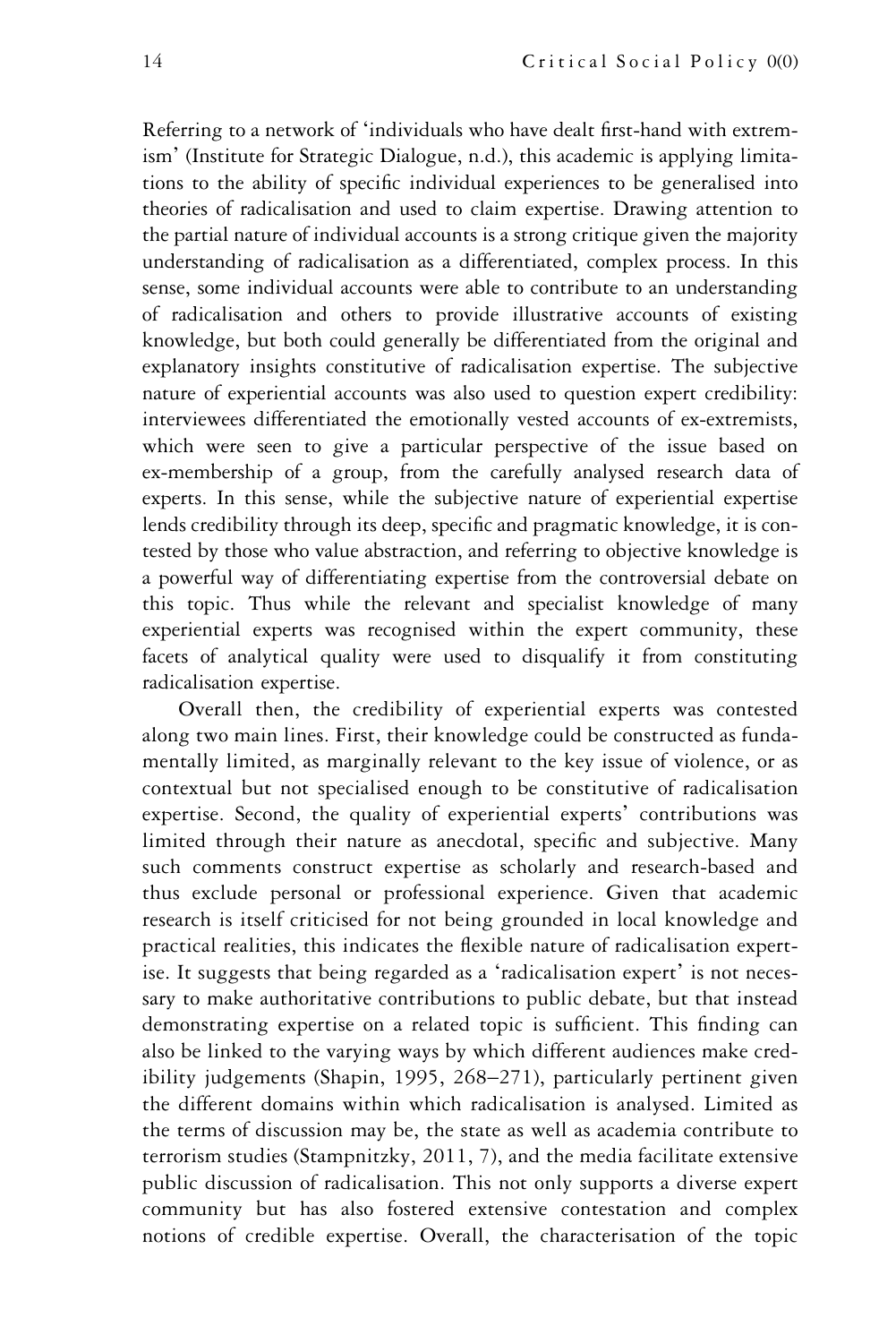area as new and complex, the limitations to empirical research, and its policy driven nature interact to create a context that allows a diversity of claims to expertise to exist In turn, a diverse conceptualisation of expertise creates the conditions in which credibility is contested and authority falters.

# Conclusion

The implications of this pluralist analysis of the radicalisation expert community are seen in the contested boundaries of its expertise. While experts seek to differentiate themselves from non-experts and from the wider public debate on this issue, they do it in diverse and often disputed ways. Although the data presented in this paper refer to radicalisation expertise during the first decade or so of Prevent, they carry broader meaning; radicalisation expertise presents a strong example of the rise in visibility and influence of experiential knowledge and a set of conditions that facilitate that success. Experiential experts on this topic can promote and defend their expertise by characterising it as rare and closely detailed local knowledge, a persuasive argument in the context of a developing topic area with no established group of experts or fixed notion of expertise. In the absence of a strong evidence base, referring to the challenges of data generation and the blind spots of academic research on this topic creates space for alternative ways of demonstrating relevant and useful knowledge. Official statements, particularly towards the beginning of the Prevent agenda, bolstered these arguments through their articulations of limited knowledge on the topic and desire to hear from those regarded as having direct knowledge of the issues. More generally, experiential expertise draws on an account of expert credibility that speaks less to generating theory-driven empirical knowledge and more to policy relevance. The ability to understand and explain real scenarios and make recommendations for practice is valued by those that address applied questions. This might be expected given that the concept of radicalisation originated in policy, official funding has supported the work of the expert community, and counter-radicalisation remains a core part of the UK's counter-terrorism approach; knowledge from outside the academic community has thrived given the highly applied nature of this topic.

It is useful to consider the transferability of this research and the implications that can be drawn as to the nature of expertise and its mobilisation in policy making processes. We might expect that a similarly controversial and much-discussed topic area like UK drugs policy would also feature vocal experiential experts. However, while the drugs debate is closed to alternative voices, particularly drug users, by historically dominant policy framings and expert communities (Monaghan et al., 2018), the diversity in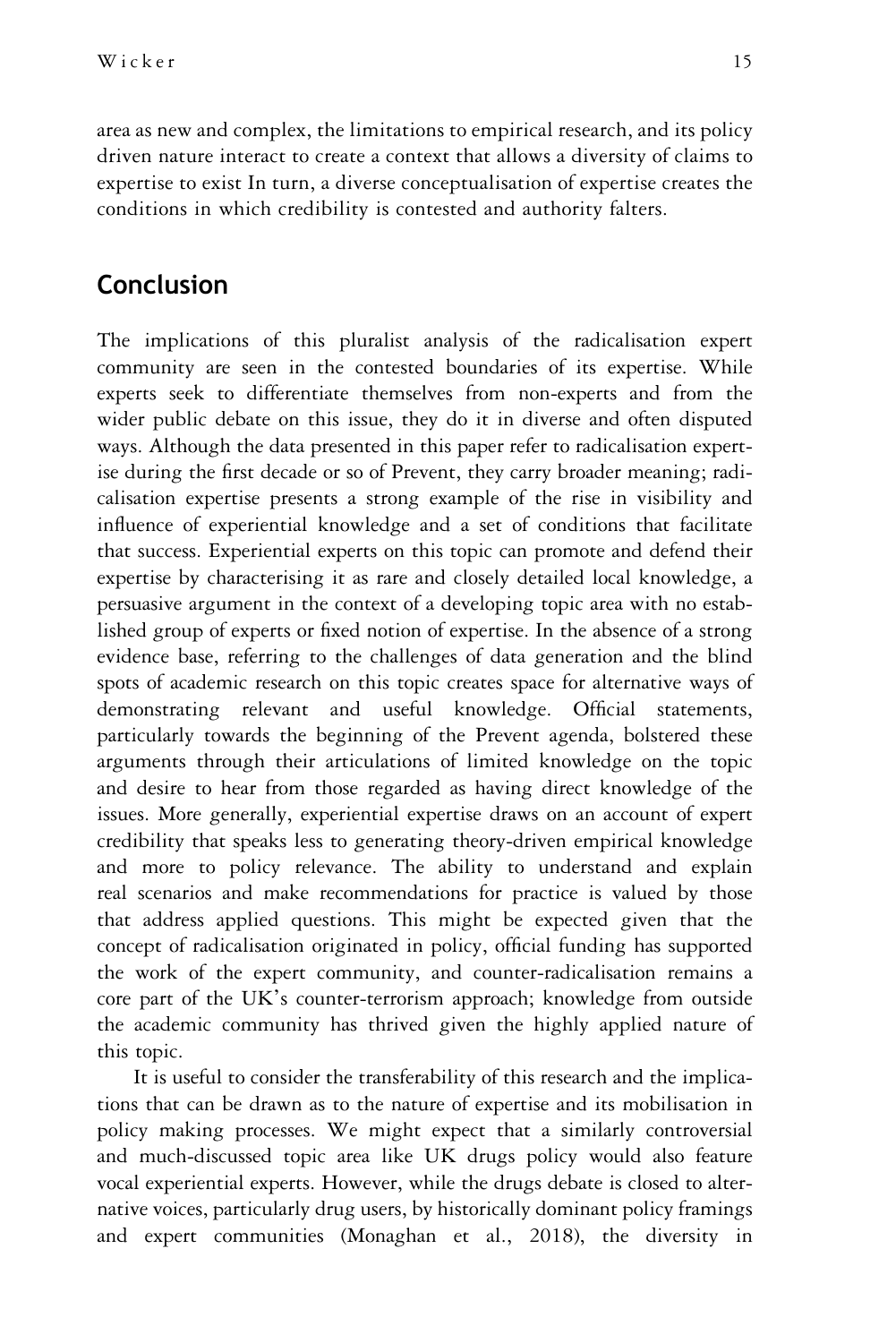radicalisation debates is fostered by the nature of the topic area as newly conceptualised with sparse and contested evidence. Conversely, while there are longstanding strategic efforts to use experiential expertise in healthcare policy making, in practice it remains marginalised here too (O'Shea et al., 2019). In particular, scientific expertise remains dominant and experiential expertise must usually be supported by another form of evidence in order to gain credibility (Mazanderani et al., 2020). The case of radicalisation again provides a contrast to this; as a topic that draws in a broad spectrum of specialisms, competing notions of authoritative knowledge mean that authority is less tied to science and sources of credibility are more variable. Experiential expertise was frequently justified through reference to subjective experience rather than research knowledge and in this sense experiential experts are a distinct part of the expert community drawing on alternative notions of credibility. Similarly, while science is the ultimate marker of authority in Gieryn's (1999) conceptualisation of credibility contests, not all radicalisation experts attempt to justify their contributions in terms of science. Building on understandings of terrorism expertise as non-institutionalised (Stampnitzky, 2013), the sub-topic of radicalisation demonstrates the relevance and contribution of different forms of knowledge and the flexible and permeable boundaries of the expert community. The characteristics of radicalisation expertise suggest then the potential of a newly conceptualised, evidence poor and highly applied topic to create an opening in science-dominant conceptualisations of expertise.

Overall then, experiential knowledge is a powerful marker of authority on this topic, supporting articulations of the boundaries of expertise and enabling participation in policy and public debate. Examining the diversity and contestation underpinning the dominant ideas of radicalisation behind Prevent indicates that part of the power of the radicalisation narrative is drawn from the myriad ways that authority can be claimed on it. At the same time, the data shows other experts challenging the credibility of experiential knowledge on radicalisation by reference to its relevance and subjective nature. Flexible notions of authoritative knowledge enable experiential expertise to be resisted by those that conceptualise credibility in terms of theory-driven empirical investigations and value methodological integrity and theoretical advancement. While the boundaries of expertise may have been extended in some ways to enable a diverse set of experts to participate in generating understandings of radicalisation, clearly the stakes of epistemic authority are high and academic expertise will attempt to defend itself.

The data also speak then to broader discussions on the structures that permit or mute voice on this topic. Experiential experts have attempted to contribute knowledge to understandings of radicalisation, and have gained some success in policy and public debate, yet there is resistance from parts of the research community. On such a highly contested topic, this raises issues of inclusivity in conceptualisations of both expertise and radicalisation. There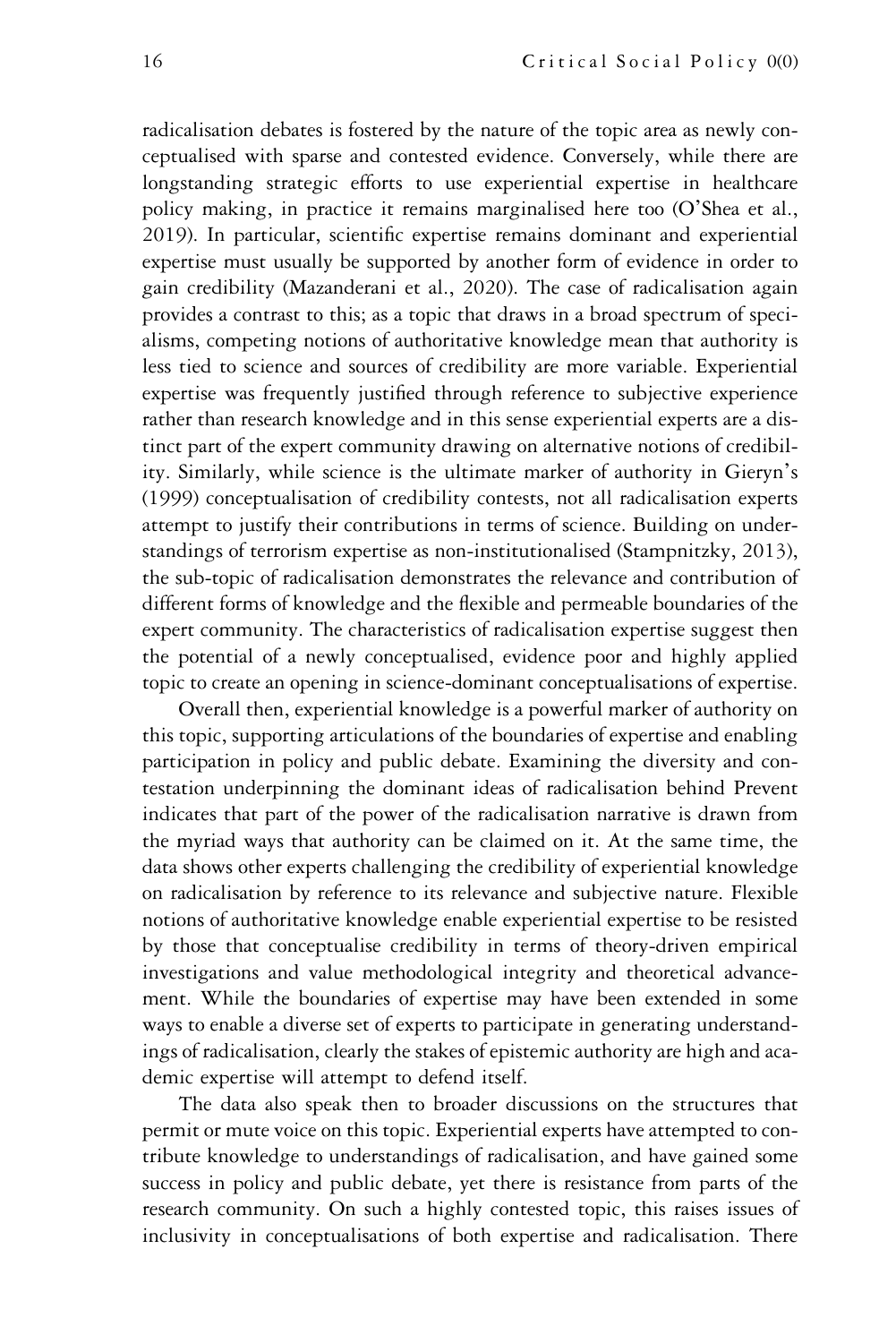have been recent calls to listen widely to different forms of knowledge on terrorism as a way of expanding the parameters of debate (e.g. Jarvis, 2019; Qureshi, 2020). As demonstrated by the credibility contests (Gieryn, 1999) discussed in this paper however, reports of lived experience face active attempts at exclusion from understandings of expertise. Moreover, dominant framings of the policy problem limit who can speak from an experiential position, as indicated by the absence of those processed by counter-terrorism strategies like Prevent in policy making and research. These constraints on diversity in the expert community, alongside the fundamentally contested boundaries of expertise on this topic that mean that there is no one clear, exclusionary notion of authority, reinforce the value of inclusive debates that expand the types of knowledge that are listened to. Finally, while the paper has focused specifically on the struggles of experiential knowledge, and while collaborative approaches to research increasingly attempt to recognise and value such knowledge, the power dynamics within universities themselves and the exclusion of Black, Asian and minority ethnic researchers within academic practice are being increasingly scrutinised (Brown et al., 2020). These issues of power define the experiences that are worth knowing and in turn shape understandings of the topic. The outcomes of credibility contests and the relative epistemic authority of experts is particularly pertinent in this policy relevant topic area that has wide-ranging impacts on the communities and individuals that are judged to fall within its remit. An understanding of the complex ways by which expertise is actively constructed, defended and denied helps to explain the authority not only of particular experts but the continuation and direction of Prevent as a highly controversial strategy.

#### Acknowledgements

The author would like to thank Mark Monaghan, Deborah James and Kate Pahl, as well as the editorial collective and anonymous reviewers from Critical Social Policy, for their thoughtful comments on earlier versions of this paper.

### Declaration of conflicting interests

The authors declared no potential conflicts of interest with respect to the research, authorship, and/or publication of this article.

### Funding

The authors disclosed receipt of the following financial support for the research, authorship, and/or publication of this article: This work was supported by the Economic and Social Research Council (grant number ES/ J500215/1).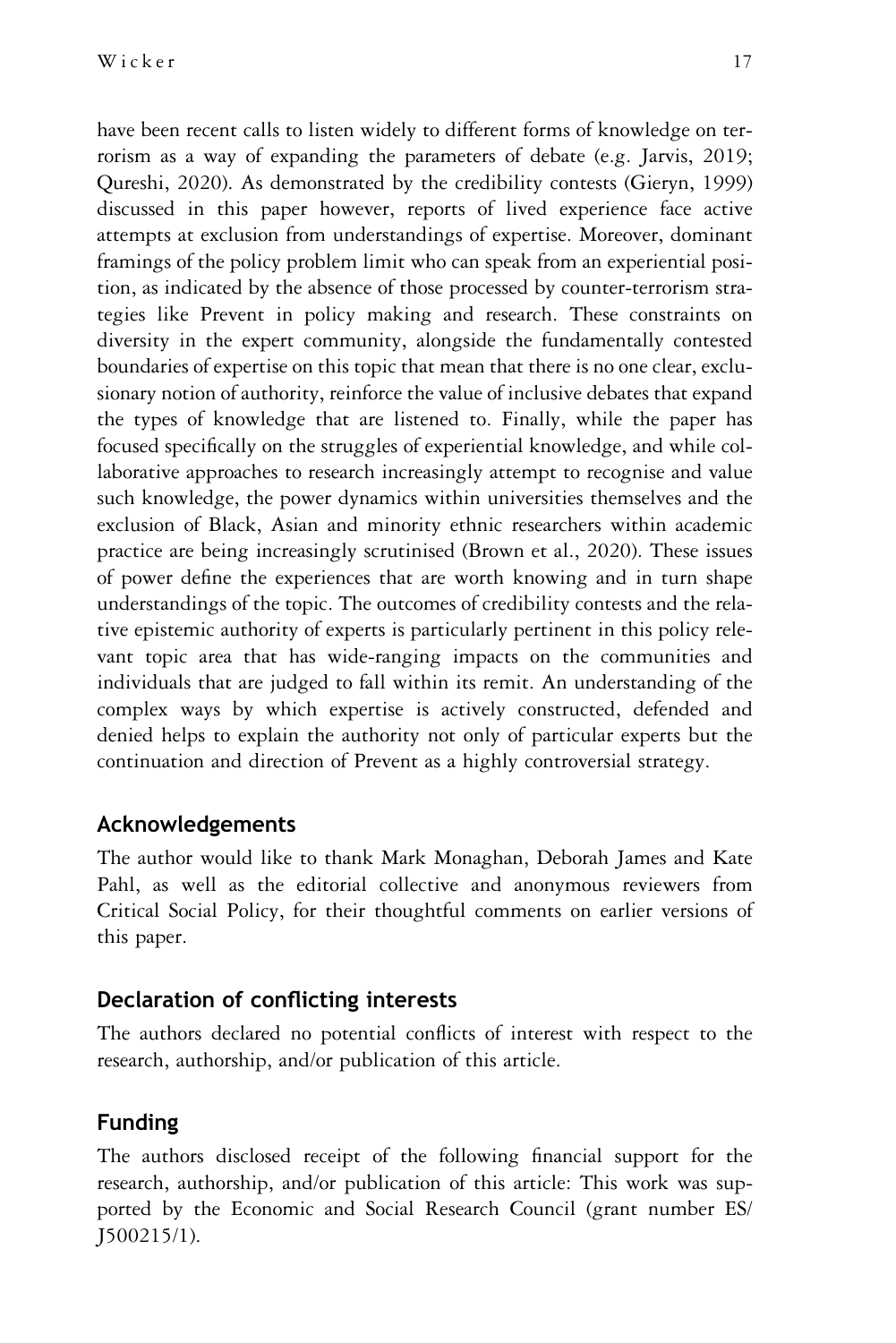#### References

- Ahmad J (2020) Constructing the islamic state: Analysing the interplay between media and policy frames in the aftermath of the November 13th 2015 Paris attacks. Critical Studies on Terrorism 13(4): 568-590.
- Bailey G and Edwards P (2017) Rethinking 'radicalisation': Microradicalisations and reciprocal radicalisation as an intertwined process. Journal for Deradicalization 10: 255–281.
- Blakeley R (2013) Elite interviews. In: Shepherd LJ (eds) Critical Approaches to Security. Abingdon, Oxon: Routledge, 158–168.
- Borkman T (1976) Experiential knowledge: A New concept for the analysis of selfhelp groups. Social Service Review 50(3): 445–456.
- Bouhana N and Wikstrom P-OH (2011) Al Qa'ida-Influenced Radicalisation: A Rapid Evidence Assessment Guided by Situational Action Theory. London: Home Office. Available at: [https://www.gov.uk/government/publications/al-qaida-in](https://www.gov.uk/government/publications/al-qaida-influenced-radicalisation-a-rapid-evidence-assessment)fluenced[radicalisation-a-rapid-evidence-assessment](https://www.gov.uk/government/publications/al-qaida-influenced-radicalisation-a-rapid-evidence-assessment) (accessed 9 November 2021).
- Brown M, Pahl K, Rasool Z, et al. (2020) Co-producing research with communities: Emotions in community research. Global Discourse 10(1): 93-114.

Collins H and Evans R (2007) Rethinking Expertise. Chicago: University Of Chicago Press.

- Dexter LA (2006) Elite and Specialised Interviewing. Colchester: ECPR Press.
- Epstein S (1995) The construction of Lay expertise: AIDS activism and the forging of credibility in the reform of clinical trials. Science, Technology, & Human Values 20(4): 408–437.
- Evans R (2015) What is expertise? Technical knowledge and political judgement. In: Berling T V and Bueger C (eds) Security Expertise: Practice, Power, Responsibility. Abingdon, Oxon: Routledge, 19–36.
- Feddes AR and Gallucci M (2015) A literature review on methodology used in evaluating effects of preventive and De-radicalisation interventions. Journal for Deradicalization 15/16(5): 1–27.
- Gieryn TF (1999) Cultural Boundaries of Science: Credibility on the Line. Chicago: University of Chicago Press.
- Glasby J and Beresford P (2006) Commentary and issues: Who knows best? Evidence-based practice and the service user contribution. Critical Social Policy 26(1): 268–284.
- Gøtzsche-Astrup O (2018) The time for causal designs: Review and evaluation of empirical support for mechanisms of political radicalisation. Aggression and Violent Behaviour 39: 90–99.
- Hansard (2011) *Quilliam Foundation*. Tuesday 15 March, Volume 525. Available at: [https://hansard.parliament.uk/Commons/2011-03-15/debates/11031559000001/](https://hansard.parliament.uk/Commons/2011-03-15/debates/11031559000001/QuilliamFoundation) [QuilliamFoundation](https://hansard.parliament.uk/Commons/2011-03-15/debates/11031559000001/QuilliamFoundation) (accessed 9 November 2021).
- Heath-Kelly C and Strausz E (2019) The banality of counterterrorism "after, after 9/ 11"? perspectives on the prevent duty from the UK health care sector. Critical Studies on Terrorism 12(1): 89-109.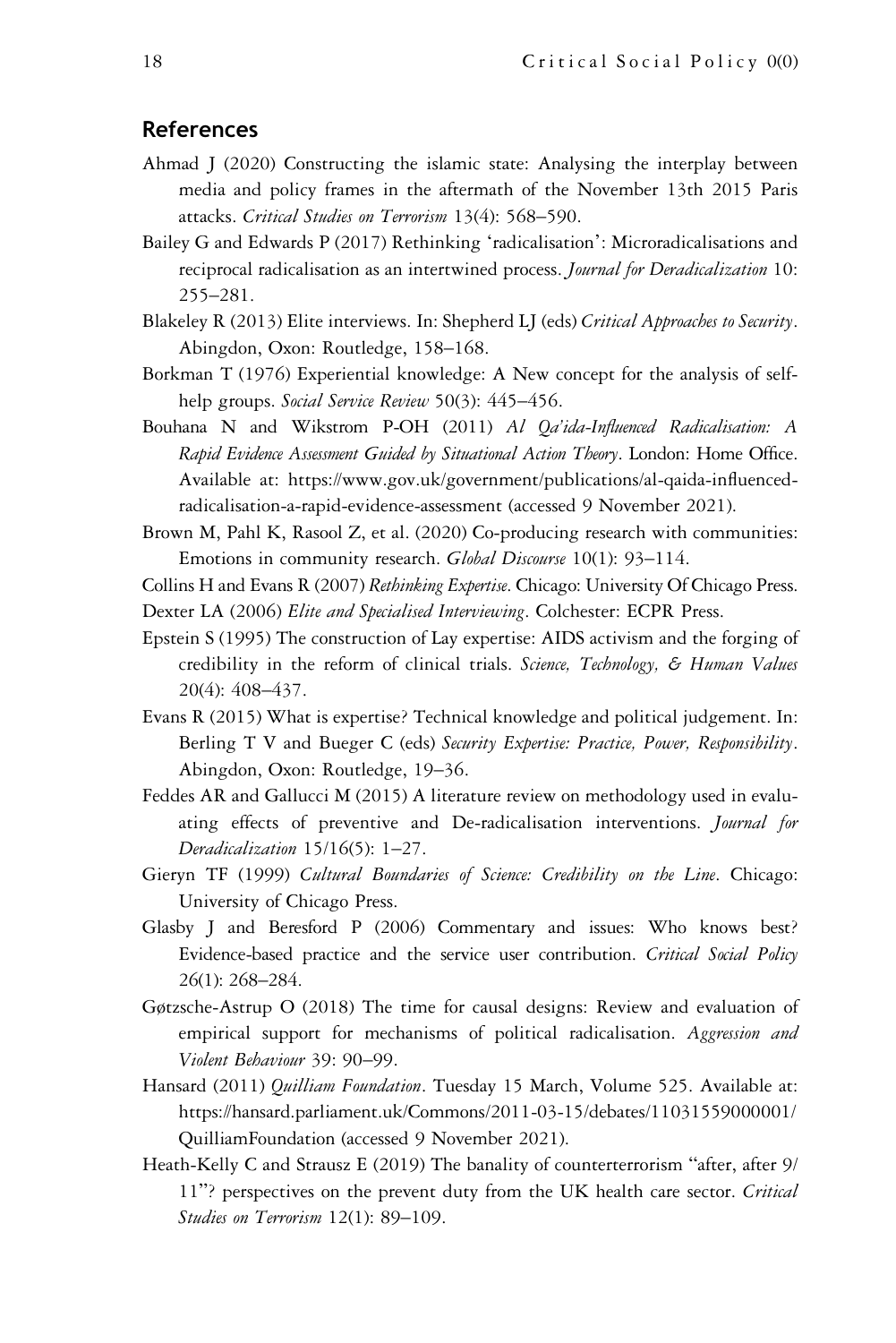- HM Government (2018) CONTEST: The United Kingdom's Strategy for Countering Terrorism, Cm 9608. Available at [https://assets.publishing.service.gov.uk/gove](https://assets.publishing.service.gov.uk/government/uploads/system/uploads/attachment_data/file/716907/140618_CCS207_CCS0218929798-1_CONTEST_3.0_WEB.pdf) [rnment/uploads/system/uploads/attachment\\_data/](https://assets.publishing.service.gov.uk/government/uploads/system/uploads/attachment_data/file/716907/140618_CCS207_CCS0218929798-1_CONTEST_3.0_WEB.pdf)file/716907/140618\_CCS207 [\\_CCS0218929798-1\\_CONTEST\\_3.0\\_WEB.pdf](https://assets.publishing.service.gov.uk/government/uploads/system/uploads/attachment_data/file/716907/140618_CCS207_CCS0218929798-1_CONTEST_3.0_WEB.pdf) (accessed 9 November 2021).
- Home Affairs Committee (2012) Roots of violent radicalisation, HC 1446. Available at [https://www.publications.parliament.uk/pa/cm201012/cmselect/cmhaff/1446/](https://www.publications.parliament.uk/pa/cm201012/cmselect/cmhaff/1446/1446.pdf) [1446.pdf](https://www.publications.parliament.uk/pa/cm201012/cmselect/cmhaff/1446/1446.pdf) (accessed 9 November 2021).
- Home Affairs Committee (2016) Radicalisation: the counter-narrative and identifying the tipping point. Available at: [https://publications.parliament.uk/pa/cm201617/](https://publications.parliament.uk/pa/cm201617/cmselect/cmhaff/135/135.pdf) [cmselect/cmhaff/135/135.pdf](https://publications.parliament.uk/pa/cm201617/cmselect/cmhaff/135/135.pdf) (accessed 9 November 2021).
- Home Office (2005) 'Preventing Extremism Together' Working Groups, August-October 2005. Available at: [http://wnc.equalities.gov.uk/publications/doc\\_details/240](http://wnc.equalities.gov.uk/publications/doc_details/240-preventing-extremism-2005-home-office-report.html) [preventing-extremism-2005-home-of](http://wnc.equalities.gov.uk/publications/doc_details/240-preventing-extremism-2005-home-office-report.html)fice-report.html (accessed 14 January 2017).
- Home Office (2011) Prevent Strategy. Available at: [http://www.homeof](http://www.homeoffice.gov.uk/publications/counter-terrorism/prevent/prevent-strategy/)fice.gov.uk/ [publications/counter-terrorism/prevent/prevent-strategy/](http://www.homeoffice.gov.uk/publications/counter-terrorism/prevent/prevent-strategy/) (accessed 9 November 2021).
- Institute for Strategic Dialogue (n.d.) Against Violent Extremism (AVE) network. Available at:<https://www.isdglobal.org/against-violent-extremism-ave> (accessed 9 November 2021).
- Jackson R (2012) Unknown knowns: The subjugated knowledge of terrorism studies. Critical Studies on Terrorism 5(1): 11–29.
- Jarvis L (2019) Terrorism, counter-terrorism, and critique: Opportunities, examples, and implications. Critical Studies on Terrorism 12(2): 339–358.
- King M and Taylor DM (2011) The radicalization of homegrown jihadists: A review of theoretical models and social psychological evidence. Terrorism and Political Violence 23(4): 602–622.
- Martin T (2014) Governing an unknowable future: The politics of Britain's Prevent policy. Critical Studies on Terrorism 7(1): 62–78.
- Mason J (1994) Linking qualitative and quantitative data analysis. In: Bryman A and Burgess RG (eds) Analysing Qualitative Data. London: Routledge, 89-110.
- Mazanderani F, Noorani T, Dudhwala F, et al. (2020) Knowledge, evidence, expertise? The epistemics of experience in contemporary healthcare. Evidence & Policy 16(2): 267–284.
- McGilloway A, Ghosh P and Bhui K (2015) A systematic review of pathways to and processes associated with radicalization and extremism amongst muslims in western societies. International Review of Psychiatry 27(1): 39-50.
- Miller D and Mills T (2009) The terror experts and the mainstream media: The expert nexus and its dominance in the news media. Critical Studies on Terrorism 2(3): 414–437.
- Mills T, Massoumi N and Miller D (2020) The ethics of researching 'terrorism' and political violence: A sociological approach. Contemporary Social Science 15(2): 119–133.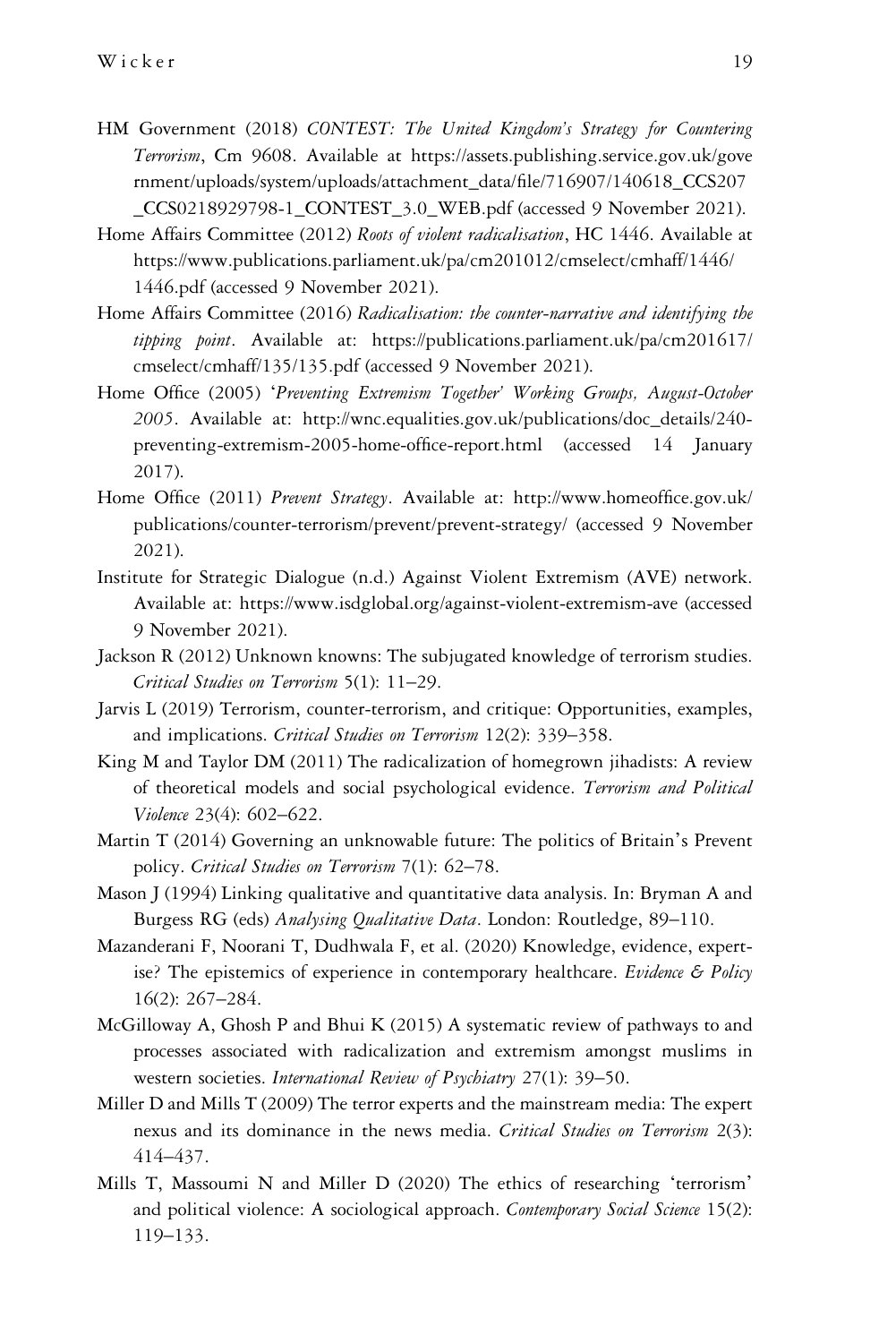- Monaghan M, Wincup E and Wicker K (2018) Experts, expertise and drug policymaking. Howard Journal of Crime and Justice 57(3): 422–441.
- Mythen G, Walklate S and Peatfield E-J (2017) Assembling and deconstructing radicalisation in PREVENT: A case of policy-based evidence making? Critical Social Policy 37(2): 180-201.
- Neumann P and Kleinmann S (2013) How rigorous Is radicalization research? Democracy and Security 9(4): 360–382.
- Nowotny H (2003) Democratising expertise and socially robust knowledge. Science and Public Policy 30(3): 151-156.
- O'Shea A, Boaz AL, et al. (2019) A hierarchy of power: The place of patient and public involvement in healthcare service development. Front Sociol 4: 38.
- O'Toole T, Meer N, DeHanas DN, et al. (2016) Governing through prevent? Regulation and contested practice in state-muslim engagement. Sociology 50(1): 160–177.
- Patrick R (2020) Unsettling the anti-welfare commonsense: The potential in participatory research with people living in poverty. Journal of Social Policy 49(2): 251– 270.
- Pettinger T (2020) British Terrorism preemption: Subjectivity and disjuncture in channel "de-radicalization" interventions. British Journal of Sociology 71(5): 970–984.
- Qureshi A (2020) Experiencing the war "of" terror: A call to the critical terrorism studies community. Critical Studies on Terrorism 13(3): 485-499.
- Ragazzi F (2017) Countering terrorism and radicalisation: Securitising social policy? [themed section]. Critical Social Policy 37(2): 163-267.
- Sabir R (2017) Blurred lines and false dichotomies: Integrating counterinsurgency into the UK's Domestic 'war on terror.'. Critical Social Policy 37(2): 202-224.
- Sageman M (2014) The stagnation in terrorism research. Terrorism and Political Violence 26(4): 565–580.
- Schmid AP (2013) Radicalisation, De-Radicalisation, Counter-Radicalisation: A Conceptual Discussion and Literature Review. Available at: [http://www.icct.nl/](http://www.icct.nl/download/file/ICCT-Schmid-Radicalisation-De-Radicalisation-Counter-Radicalisation-March-2013.pdf) download/fi[le/ICCT-Schmid-Radicalisation-De-Radicalisation-Counter-](http://www.icct.nl/download/file/ICCT-Schmid-Radicalisation-De-Radicalisation-Counter-Radicalisation-March-2013.pdf)[Radicalisation-March-2013.pdf](http://www.icct.nl/download/file/ICCT-Schmid-Radicalisation-De-Radicalisation-Counter-Radicalisation-March-2013.pdf) (accessed 9 November 2021).
- Schuurman B (2020) Research on terrorism, 2007–2016: A review of data, methods, and authorship. Terrorism and Political Violence 32(5): 1011-1026.
- Shanteau J, Weiss DJ, Thomas RP, et al. (2002) Performance-based assessment of expertise: How to decide if someone is an expert or not. European Journal of Operational Research 136(2): 253–263.
- Shapin S (1995) Cordelia's love: Credibility and the social studies of science. Perspectives on Science 3(3): 255–275.
- Silva DMD (2018) 'Radicalisation: The journey of a concept', revisited. Race & Class 59(4): 34–53.
- Smith-Merry J (2020) Evidence-based policy, knowledge from experience and validity. Evidence & Policy 16(2): 305–316.